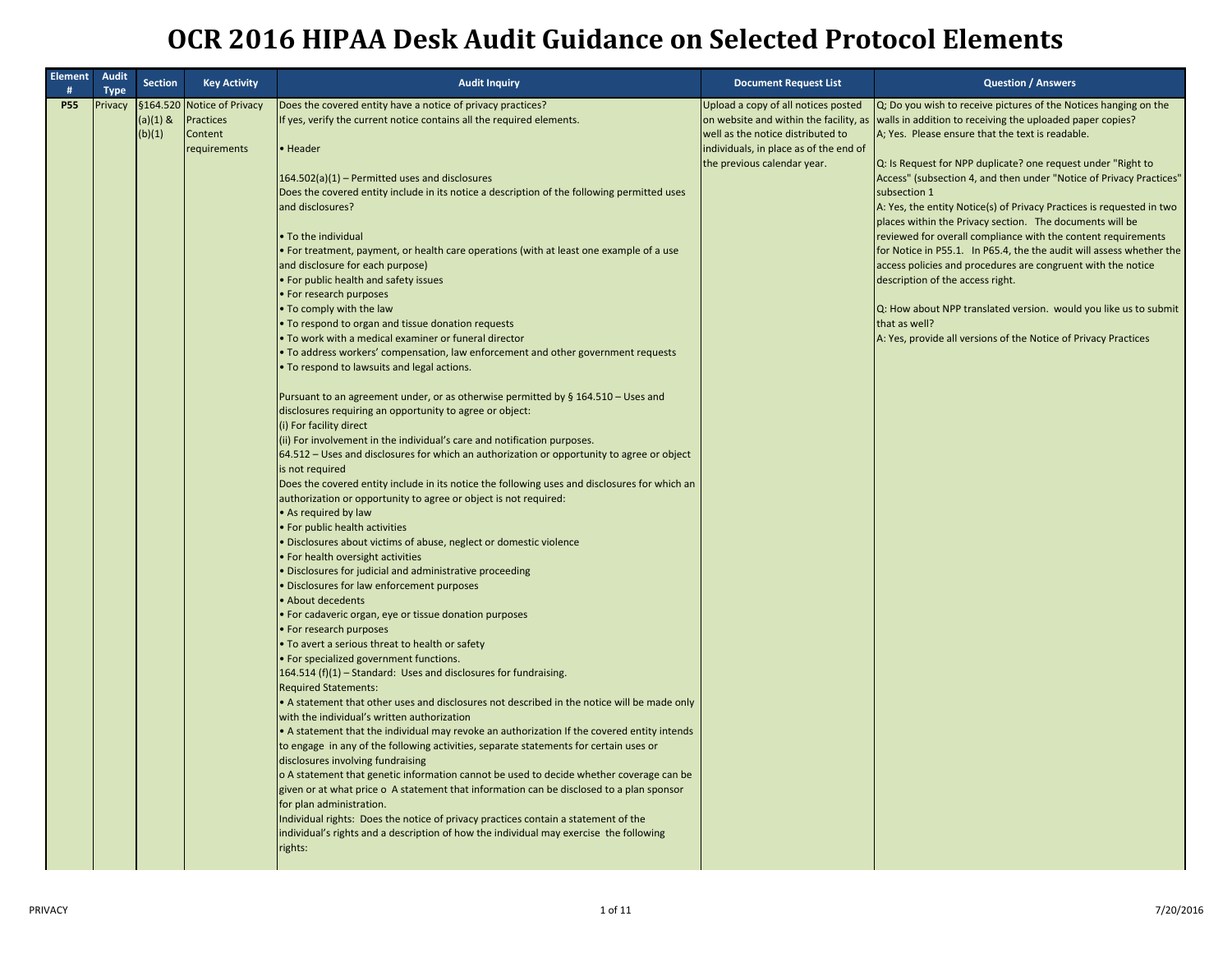| <b>Element</b><br>Ħ | Audit<br><b>Type</b> | <b>Section</b> | <b>Key Activity</b>      | <b>Audit Inquiry</b>                                                                                                                                                                                                                                                                                                                                                                                                                                                                                                                                                                                                                                                                                                                                                                                                                                                                                                                                                                                                                                                                                                                                                                                                                                                                                                                                                                                                                                                                                                                                                                                                                                                               | <b>Document Request List</b>                                                                                                                                                                                                                                                                                                                                                  | <b>Question / Answers</b>                                                                                                                                                                                                                                                                                                                                                                                          |
|---------------------|----------------------|----------------|--------------------------|------------------------------------------------------------------------------------------------------------------------------------------------------------------------------------------------------------------------------------------------------------------------------------------------------------------------------------------------------------------------------------------------------------------------------------------------------------------------------------------------------------------------------------------------------------------------------------------------------------------------------------------------------------------------------------------------------------------------------------------------------------------------------------------------------------------------------------------------------------------------------------------------------------------------------------------------------------------------------------------------------------------------------------------------------------------------------------------------------------------------------------------------------------------------------------------------------------------------------------------------------------------------------------------------------------------------------------------------------------------------------------------------------------------------------------------------------------------------------------------------------------------------------------------------------------------------------------------------------------------------------------------------------------------------------------|-------------------------------------------------------------------------------------------------------------------------------------------------------------------------------------------------------------------------------------------------------------------------------------------------------------------------------------------------------------------------------|--------------------------------------------------------------------------------------------------------------------------------------------------------------------------------------------------------------------------------------------------------------------------------------------------------------------------------------------------------------------------------------------------------------------|
|                     |                      |                |                          | . Obtain a copy of the individual's health and claims records<br>. Request that the covered entity correct health and claims records<br>• Request confidential communications<br>. Ask the covered entity to limit what it uses or shares<br>. Obtain a list of those with whom the covered entity has shared information<br>• Obtain a copy of the privacy notice<br>. File a complaint with the entity and the Secretary of HHS<br>CE Duties: Does the covered entity notify individuals of its legal duties with respect to their<br>PHI, which are:<br>. To maintain the privacy and security of their PHI<br>• To notify affected individual(s) if a breach occurs that compromised the privacy or<br>security of their information<br>. To follow the duties and privacy practices described in the notice<br>• The covered entity will not use or share information other than as described here unless<br>authorized in writing. Authorization may be revoked at any time, in writing.<br>Does the notice state that disclosures will be made:<br>• to the Secretary of HHS for HIPAA rules compliance and enforcement purposes<br>Complaints: The notice must contain a statement that the individual has a right to<br>complain to the CE and to the Secretary if they believe their privacy rights have been<br>violated with a brief description of how to file a complaint with the covered entity and a<br>statement of no retaliation for filing a complaint.<br>Contact: The notice must contain the name or title and telephone number of a person or<br>office to contact for further information.<br>Effective date: The notice must contain an effective date. |                                                                                                                                                                                                                                                                                                                                                                               |                                                                                                                                                                                                                                                                                                                                                                                                                    |
| <b>P58</b>          | Privacy              | (c)(3)         | <b>Electronic Notice</b> | §164.520 Provision of Notice Does a covered entity that maintains a web site prominently post its notice?<br>Does the covered entity implement policies and procedures, if any, to provide the notice<br>electronically consistent with the standard?<br>Determine whether the entity maintains a web site. If so, observe the web site to<br>determine if the notice of privacy practices is prominently displayed and available. An<br>example of prominent posting of the notice would include a direct link from homepage<br>with a clear description that the link is to the HIPAA Notice of Privacy Practices.<br>If the covered entity provides electronic notice (such as by linkage to a web page or e-mail),<br>obtain and review the policies and procedures regarding the provision of the notice of<br>privacy practices electronically and the process by which an individual can withdraw their<br>request for receipt of electronic<br>notice.<br>If the covered entity provides the notice of privacy practices by e-mail or other electronic<br>form, obtain and review the documentation of the agreement with the individual to<br>receive the notice via e-mail or other electronic form.<br>Inquire if covered entity has experienced failures when trying to provide the notice of                                                                                                                                                                                                                                                                                                                                                                          | Upload the URL for the entity web<br>site and the URL for the posting of<br>the entity notice, if any.<br>If the entity provides electronic<br>notice, upload policies and<br>procedures regarding provision of<br>the notice electronically.<br>Upload documentation of an<br>agreement with the individual to<br>receive the notice via e-mail or other<br>electronic form. | Q: Can you provide clarity on the electronic request questions in<br>privacy section - is that direct access to the EHR or does providing<br>access to the portal suffice?<br>A: If you review the protocol posted online and examine the<br>document request, you will see that this question pertains to<br>provision of the notice of privacy practices electronically. This<br>question does not involve EHRs. |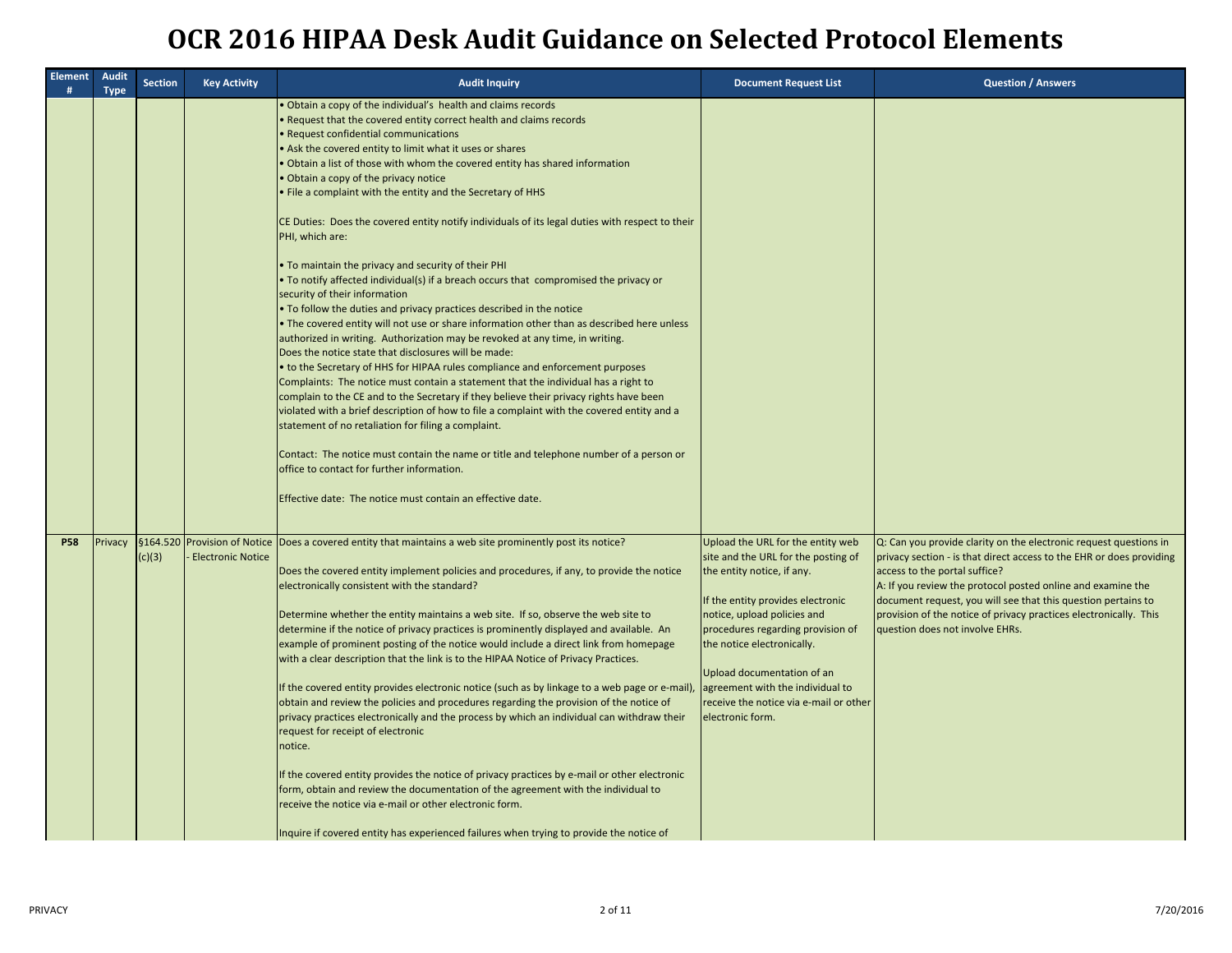| <b>Element</b><br># | Audit<br><b>Type</b> | <b>Section</b>                                                                                  | <b>Key Activity</b>    | <b>Audit Inquiry</b>                                                                                                                                                                                                                                                                                                                                                                                                                                                                                                                                                                                                                                                                                                                                                                                                                                                                                                                                                                                                                                                                                                                                                                                                                                                                                                                                                                                                                                                                                                                                                                                                                                                                                                                                                                                                                                                                                                                                                                                                                                                                     | <b>Document Request List</b>                                                                                                                                                                                                                                                                                                                                                                                                                                                                                                                                        | <b>Question / Answers</b>                                                                                                                                                                                                                                                                                                                                                                                                                                                                                                                                                                                                                                                                                                                                                                                                                                                                                                                                                                                                                                                                                                                                                                                                                                                                                                                                                                                                                                                                                                                                                                                                                                                                                                                                                                                                                                                                                                                                                                                                                                                                                                                                                                                                                                                                                                                                                                                         |
|---------------------|----------------------|-------------------------------------------------------------------------------------------------|------------------------|------------------------------------------------------------------------------------------------------------------------------------------------------------------------------------------------------------------------------------------------------------------------------------------------------------------------------------------------------------------------------------------------------------------------------------------------------------------------------------------------------------------------------------------------------------------------------------------------------------------------------------------------------------------------------------------------------------------------------------------------------------------------------------------------------------------------------------------------------------------------------------------------------------------------------------------------------------------------------------------------------------------------------------------------------------------------------------------------------------------------------------------------------------------------------------------------------------------------------------------------------------------------------------------------------------------------------------------------------------------------------------------------------------------------------------------------------------------------------------------------------------------------------------------------------------------------------------------------------------------------------------------------------------------------------------------------------------------------------------------------------------------------------------------------------------------------------------------------------------------------------------------------------------------------------------------------------------------------------------------------------------------------------------------------------------------------------------------|---------------------------------------------------------------------------------------------------------------------------------------------------------------------------------------------------------------------------------------------------------------------------------------------------------------------------------------------------------------------------------------------------------------------------------------------------------------------------------------------------------------------------------------------------------------------|-------------------------------------------------------------------------------------------------------------------------------------------------------------------------------------------------------------------------------------------------------------------------------------------------------------------------------------------------------------------------------------------------------------------------------------------------------------------------------------------------------------------------------------------------------------------------------------------------------------------------------------------------------------------------------------------------------------------------------------------------------------------------------------------------------------------------------------------------------------------------------------------------------------------------------------------------------------------------------------------------------------------------------------------------------------------------------------------------------------------------------------------------------------------------------------------------------------------------------------------------------------------------------------------------------------------------------------------------------------------------------------------------------------------------------------------------------------------------------------------------------------------------------------------------------------------------------------------------------------------------------------------------------------------------------------------------------------------------------------------------------------------------------------------------------------------------------------------------------------------------------------------------------------------------------------------------------------------------------------------------------------------------------------------------------------------------------------------------------------------------------------------------------------------------------------------------------------------------------------------------------------------------------------------------------------------------------------------------------------------------------------------------------------------|
|                     |                      |                                                                                                 |                        | privacy practices by e-mail. If the covered entity has experienced e-mail transmission<br>failures, obtain and review its attempts to provide a paper copy of the notice via<br>alternative means (e.g., mail).                                                                                                                                                                                                                                                                                                                                                                                                                                                                                                                                                                                                                                                                                                                                                                                                                                                                                                                                                                                                                                                                                                                                                                                                                                                                                                                                                                                                                                                                                                                                                                                                                                                                                                                                                                                                                                                                          |                                                                                                                                                                                                                                                                                                                                                                                                                                                                                                                                                                     |                                                                                                                                                                                                                                                                                                                                                                                                                                                                                                                                                                                                                                                                                                                                                                                                                                                                                                                                                                                                                                                                                                                                                                                                                                                                                                                                                                                                                                                                                                                                                                                                                                                                                                                                                                                                                                                                                                                                                                                                                                                                                                                                                                                                                                                                                                                                                                                                                   |
| <b>P65</b>          | Privacy              | §164.524<br>(a)(1),<br>(b)(1),<br>(b)(2),<br>(c)(2),<br>(c)(3),<br>(c)(4),<br>(d)(1),<br>(d)(3) | <b>Right to access</b> | How does the covered entity enable the access rights of an individual? Inquire of<br>management.<br>Obtain and review policies and procedures in place for individuals to request and obtain<br>access to PHI and to determine whether they comply with the mandated criteria.<br>Determine whether policies and procedures adequately address circumstances in which an<br>access request is made for PHI that is not maintained by the covered entity, per<br>$164.524(d)(3)$ .<br>Obtain and review the notice of privacy practices. Identify whether an individual's right to<br>access in a timely manner is correctly described in the notice.<br>Obtain and review access requests which were granted (and documentation of fulfillment,<br>if any) and access requests which were denied.<br>. Verify that access was provided consistent with the policies and procedures<br>• Verify that requests for access were fulfilled in the form and format requested by the<br>individual if the covered entity can readily produce the PHI in the requested form and<br>format, including electronic format<br>Determine whether response was made in a timely manner. (e.g., within 30 days of<br>request receipt, unless extension provided consistent with 164.524(b)(2)(ii))<br>Determine whether fee charged meets the reasonable cost based fee requirement of<br>164.524(c)(4)<br>. If the entity denied access to certain PHI, determine whether it provided access to other<br>PHI requested by the individual that was not excluded, per §164.524(d)(1)<br>. For cases for which access was denied, assess whether the denials, and any reviews made<br>pursuant to individual request, were consistent with the policies and procedures.<br>Inquire of management whether the covered entity has used a standard template or form<br>letter for requesting access to protected health information. If the covered entity has used<br>a standard template or form letter for access, obtain and review the document and<br>determine whether it includes the requirements. | Upload policies and procedures for<br>individuals to request access to<br>protected health information (PHI).<br>Upload all documentation related to<br>the first five access requests which<br>were granted, and evidence of<br>fulfillment, in the previous calendar<br>year. (Remove PHI if possible)<br>the last five access requests for<br>which the entity extended the time<br>for response to the request. (Remove ags<br>PHI if possible)<br>Upload any standard template or<br>form letter required by or used by<br>the CE to document access requests. | Q: On P65 do you want acccess requests from individual only or<br>include access requests from other entities authorized by the<br>individual?<br>A: The individual right to access includes the right to inspect or<br>obtain a copy, or both, of the PHI, as well as to direct the covered<br>entity to transmit a copy to a designated person or entity of the<br>individual's choice. Therefore requests by the individual to<br>transmit a copy to a designated person should be included.<br>However, requests for disclosures of PHI that are merely<br>authorized by the individual are not considered an exercise of the<br>Upload all documentation related to access right and should not be included. Please see<br>http://www.hhs.gov/hipaa/for-<br>professionals/privacy/guidance/access/index.html#newlyreleasedf<br>Q; Regarding Access Requests, are you expecting copies of the DRS<br>that we provided to the patient? We believe it should not be<br>included.<br>A: No, audited entities do not need to submit the the DRS<br>provided to the individual in response to an access request.<br>Q; P65 Right to Access- If the access request is from a personal<br>representative on behalf of the patient, are we required to submit<br>documentation proving the personal representative's authority?<br>A: P65 requires all documentation related to the specified access<br>requests. That would include documentation of personal<br>representative status when such status is relevant to the handling<br>of the request.<br>Q; Could you please define "access request?"<br>A: See http://www.hhs.gov/hipaa/for-<br>professionals/privacy/guidance/access/index.html#newlyreleasedf<br>ags and http://www.hhs.gov/hipaa/for-<br>professionals/training/index.html<br>Q: In regards to access request, this in regards to just those<br>involved in a breech or all release of information for all including<br>insurances and patients?<br>A: The requests for information about compliance with the access<br>requirements of the Privacy Rule are distinct and separate from<br>the information requests regarding compliance with the Breach<br>Notification Rule. Please review the relevant provisions of the<br>HIPAA rules (see protocol for citations) to help you understand the<br>distinction.<br>$\alpha$ ; Is the right to access about giving the individual information |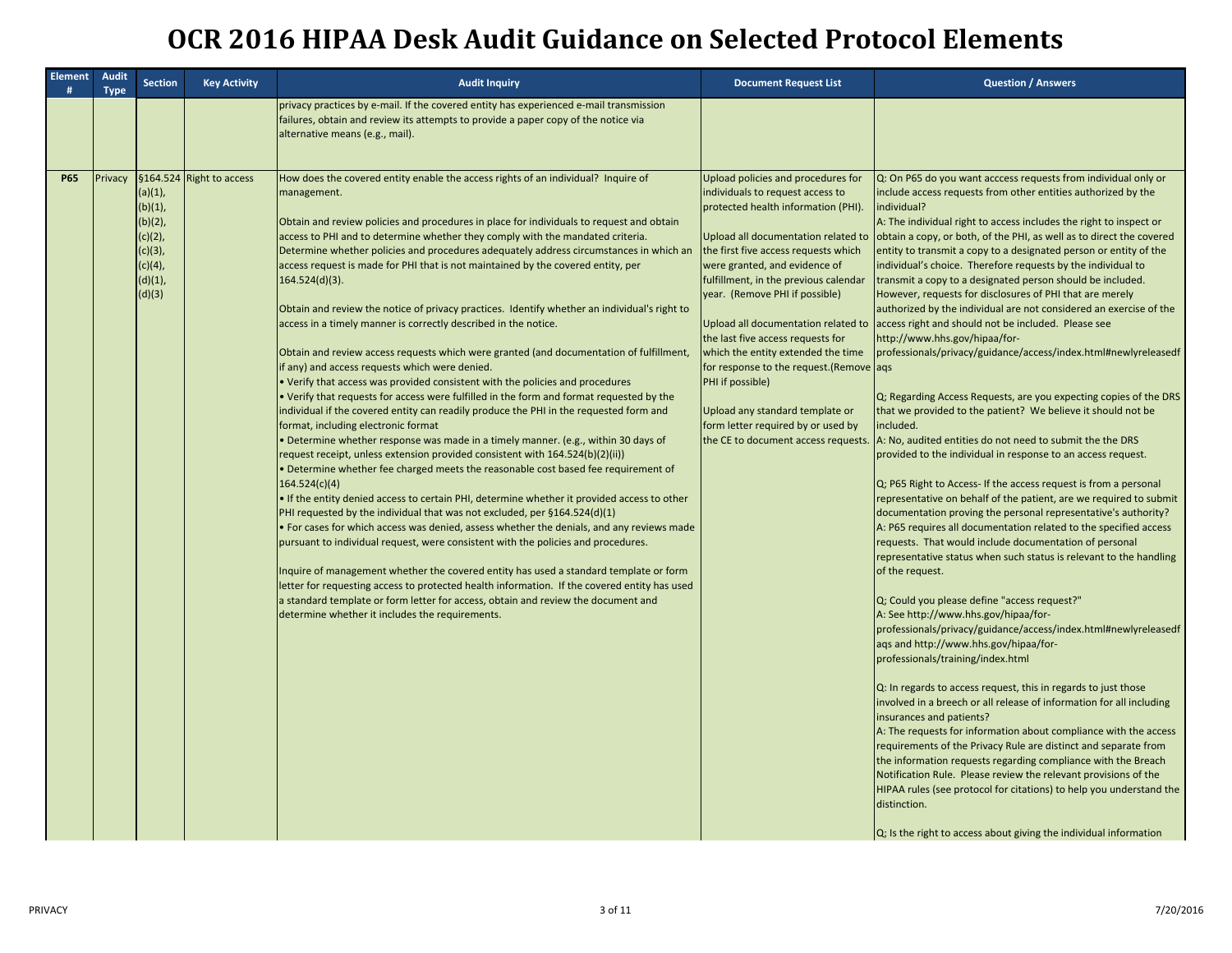| <b>Element</b><br># | Audit<br><b>Type</b> | <b>Section</b> | <b>Key Activity</b> | <b>Audit Inquiry</b> | <b>Document Request List</b> | <b>Question / Answers</b>                                                                                                                                                                                                                                                                                                                                                                                                                                                                                                                                                                                                                                                                                                                                                                                                                                                                                                                                                                                                                                                                                                                                                                                                                                                                                                                                                                                                                                                                                                                                                                                                                                                                                                                                                                                                                                                                                                                                                                                                                                                                                                                                                                                                                                                                                                                                                                                                                                                                                                                                                                                                                                                                |
|---------------------|----------------------|----------------|---------------------|----------------------|------------------------------|------------------------------------------------------------------------------------------------------------------------------------------------------------------------------------------------------------------------------------------------------------------------------------------------------------------------------------------------------------------------------------------------------------------------------------------------------------------------------------------------------------------------------------------------------------------------------------------------------------------------------------------------------------------------------------------------------------------------------------------------------------------------------------------------------------------------------------------------------------------------------------------------------------------------------------------------------------------------------------------------------------------------------------------------------------------------------------------------------------------------------------------------------------------------------------------------------------------------------------------------------------------------------------------------------------------------------------------------------------------------------------------------------------------------------------------------------------------------------------------------------------------------------------------------------------------------------------------------------------------------------------------------------------------------------------------------------------------------------------------------------------------------------------------------------------------------------------------------------------------------------------------------------------------------------------------------------------------------------------------------------------------------------------------------------------------------------------------------------------------------------------------------------------------------------------------------------------------------------------------------------------------------------------------------------------------------------------------------------------------------------------------------------------------------------------------------------------------------------------------------------------------------------------------------------------------------------------------------------------------------------------------------------------------------------------------|
|                     |                      |                |                     |                      |                              | about who has seen the record?<br>A: See http://www.hhs.gov/hipaa/for-<br>professionals/privacy/guidance/access/index.html for more<br>information about the the right to access. The individual right to<br>access their protected health information is not the same as their<br>right to request an accounting of disclosures of their information.<br>Q: Regarding the right to access: what documentation is to be<br>uploaded to respond to "all documentation related to the first five<br>access requests which were granted, and evidence of fulfillment,<br>in the previous calendar year."<br>A: There is no one required process for fulfilling access requests<br>under HIPAA and therefore we are not able to specify all the<br>possible documentation. Generally, entities should have a record<br>of the requests they have received and filled in 2015. Do not<br>submit copies of the PHI provided to the individual in response to<br>the individual's request.<br>Q: In a physician office, would access request apply to all requests<br>for medical records by a patient?<br>A: Generally, an individual has a right of access to inspect and<br>obtain a copy of protected health information about the individual<br>in a designated record set, for as long as the protected health<br>information is maintained in the designated record set, and the<br>covered entity must permit individuals to request access to that<br>information. Access requests include requests for medical records<br>made by patients that fit this description. See the OCR access<br>guidance http://www.hhs.gov/hipaa/for-<br>professionals/privacy/guidance/access/index.html.<br>Q: Is an "access request" the whole record set? What about a<br>request for a single record or just certain payments or just a<br>explaination(s) of benefits (EOB(s))?<br>A: An access request may be for the entire designated record set<br>but is not limited to that. An individual may request access to<br>portions of the record, such as a medication list, a lab report or<br>other information. See the OCR access guidance<br>http://www.hhs.gov/hipaa/for-<br>professionals/privacy/guidance/access/index.html.<br>Q: Can you provide an example of what would be "evidence of<br>fulfillment" with respect to right to access (P65). For example, if<br>our access request form includes a section where a workforce<br>member signs off that he or she has completed or responded to<br>the access request and it is signed and dated would that work?<br>A: Yes, that is an example of "evidence of fulfillment." Other<br>entities may have other types of documentation. |
|                     |                      |                |                     |                      |                              |                                                                                                                                                                                                                                                                                                                                                                                                                                                                                                                                                                                                                                                                                                                                                                                                                                                                                                                                                                                                                                                                                                                                                                                                                                                                                                                                                                                                                                                                                                                                                                                                                                                                                                                                                                                                                                                                                                                                                                                                                                                                                                                                                                                                                                                                                                                                                                                                                                                                                                                                                                                                                                                                                          |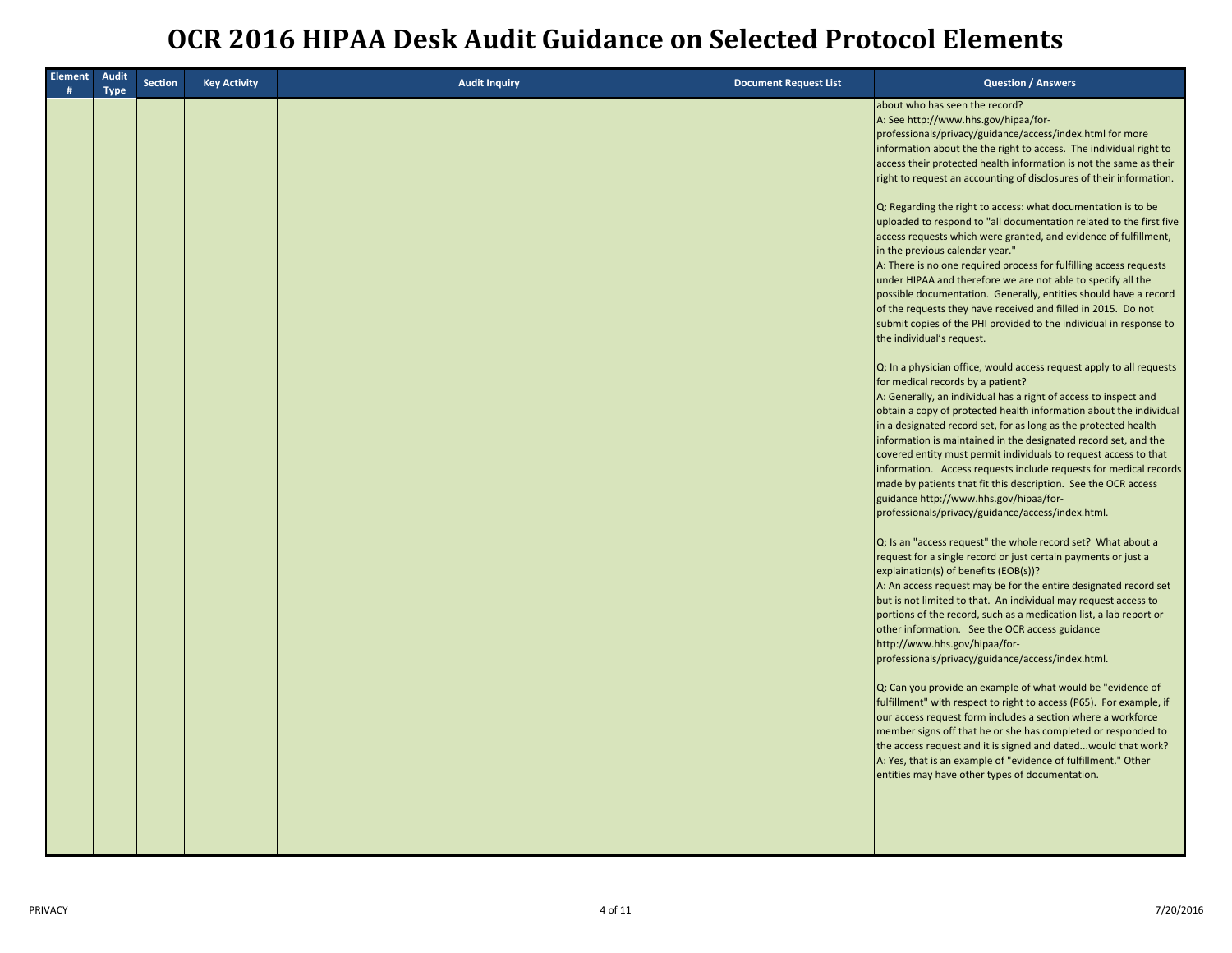| S <sub>2</sub><br>Security<br>§164.308 Security<br>Does the entity have policies and procedures in place to conduct an accurate and thorough<br>Upload policies and procedures<br>Q; Can we submit documentation of an annual risk assessment<br>assessment of the potential risks and vulnerabilities to the confidentiality, integrity, and<br>(a)(1)(ii)()<br>Management<br>regarding the entity's risk analysis<br>performed by third party?<br>Process -- Risk<br>availability of all the electronic protected health information (ePHI) it creates, receives,<br>A: Yes, a covered entity may use a business associate to conduct<br>A)<br>process.<br><b>Analysis</b><br>the risk analysis and the results may be submitted in response to<br>maintains, or transmits?<br>Consistent with 164.316(b)(2)(i),<br>S2 (1), Security Rule Risk Analysis.<br>Has the entity conducted an accurate and thorough assessment of the potential risks and<br>upload documentation<br>vulnerabilities to the confidentiality, integrity, and availability of all the ePHI it creates,<br>Q; If we recent conducted a risk analysis, but the report is in draft<br>demonstrating that policies and<br>form - should we submit the draft, as well as the prior finalized risk<br>receives, maintains, or transmits?<br>procedures related to the<br>implementation of this<br>analysis?<br>A: Where entities are asked to provide documentation for a<br>Determine how the entity has implemented the requirements.<br>implementation specification were<br>in place and in force six (6) years<br>specified time period (e.g., current, previous calendar year, 6 years<br>ago) they should submit documentation that reflects what is in<br>Obtain and review risk analysis policies and procedures. Evaluate and determine if written<br>prior to the date of receipt of<br>policies and procedures were developed to address the purpose and scope of the risk<br>notification.<br>place and in use during the time frame specified.<br>analysis, workforce member roles and responsibilities, management involvement in risk<br>analysis and how frequently the risk analysis will be reviewed and updated.<br>Consistent with 164.316(b)(2)(ii)-(iii), Q: Can you please clarify the difference between S2 question 1<br>upload documentation from the<br>and $5$ ?<br>previous calendar year<br>A: Question 1 is asking for the results of the risk analysis. Question<br>Obtain and review the written risk analysis or other record(s) that documents that an<br>accurate and thorough assessment of the risks and vulnerabilities to the confidentiality,<br>demonstrating that documentation<br>5 is asking for documentation that the risk analysis was conducted.<br>integrity, and availability of all ePHI was been conducted.<br>related to the implementation of<br>Evaluate and determine whether the risk analysis or other documentation contains:<br>this implementation specification is<br>Q: For the SR S2 Document request, is the request to upload<br>• A defined scope that identifies all of its systems that create, transmit,<br>available to the persons responsible<br>documentation of CURRENT risk analysis results refering to 2015?<br>maintain, or transmit ePHI<br>for implementing this<br>A: Current means what is in place and in use as of the date of the<br>implementation specification and<br>• Details of identified threats and vulnerabilities<br>notification letter you received--July 11, 2016.<br>that such documentation is<br>• Assessment of current security measures<br>periodically reviewed and, if needed, Q: Can you please be more specific about 6 previous years of risk<br>• Impact and likelihood analysis<br>• Risk rating<br>updated.<br>assessments - that's a lot of documentation? I am only seeing<br>request for 6 previous years of policies - can you repeat again<br>Obtain and review documentation regarding the written risk analysis or other<br>Upload documentation of the<br>where this request is?<br>documentation that immediately preceded the current risk analysis or other record, if any.<br>current risk analysis and the most<br>A: Question S2.3 and S3.2 both ask for documentation that the<br>Evaluate and determine if the risk analysis has been reviewed and updated on a periodic<br>recently conducted prior risk<br>subject policies and procedures were in place and in effect 6 years<br>basis, in response to changes in the environment and/or operations, security incidents, or<br>analysis.<br>prior to the date of the notification letter--i.e, July 11, 2010. The<br>occurrence of a significant event.<br>questions do not require documentation of what was in effect<br>Upload documentation of current<br>during the intervening years.<br>If there is no prior risk analysis or other record, obtain and review the two (2) most recent<br>risk analysis results.<br>written updates to the risk analysis or other record, if any. If the original written risk<br>Q: What would be an example of proof that the risk analysis was<br>analysis or other records have not been updated since they were originally conducted<br>available to the workforce members?<br>and/or drafted, obtain and review an explanation as to the reason why.<br>A: Supporting documentation should show that the entity makes<br>appropriate documentation available to appropriate individuals or<br>groups in order for those individuals or groups to perform their<br>job duties with respect to implementing procedures of the security<br>rule to which the documentation pertains. For example, to show<br>that individuals or groups requiring electronic access to risk<br>analysis documentation (i.e., IT teams, security teams,<br>management, legal counsel, etc.) screen shots could be used to<br>show the availability of the risk analysis documentation by<br>showing document properties, mapped drive permissions, etc.<br>that indicate that the individuals or groups required to have access<br>to such documents have such access.<br>Q: For SR audits, do all the Security Policies and documentation<br>need to be submitted or is there a specific list that you can | Element # | <b>Audit</b><br>Type | <b>Section</b> | <b>Key Activity</b> | <b>Audit Inquiry</b> | <b>Document Request List</b> | <b>Questions / Answers</b> |
|-------------------------------------------------------------------------------------------------------------------------------------------------------------------------------------------------------------------------------------------------------------------------------------------------------------------------------------------------------------------------------------------------------------------------------------------------------------------------------------------------------------------------------------------------------------------------------------------------------------------------------------------------------------------------------------------------------------------------------------------------------------------------------------------------------------------------------------------------------------------------------------------------------------------------------------------------------------------------------------------------------------------------------------------------------------------------------------------------------------------------------------------------------------------------------------------------------------------------------------------------------------------------------------------------------------------------------------------------------------------------------------------------------------------------------------------------------------------------------------------------------------------------------------------------------------------------------------------------------------------------------------------------------------------------------------------------------------------------------------------------------------------------------------------------------------------------------------------------------------------------------------------------------------------------------------------------------------------------------------------------------------------------------------------------------------------------------------------------------------------------------------------------------------------------------------------------------------------------------------------------------------------------------------------------------------------------------------------------------------------------------------------------------------------------------------------------------------------------------------------------------------------------------------------------------------------------------------------------------------------------------------------------------------------------------------------------------------------------------------------------------------------------------------------------------------------------------------------------------------------------------------------------------------------------------------------------------------------------------------------------------------------------------------------------------------------------------------------------------------------------------------------------------------------------------------------------------------------------------------------------------------------------------------------------------------------------------------------------------------------------------------------------------------------------------------------------------------------------------------------------------------------------------------------------------------------------------------------------------------------------------------------------------------------------------------------------------------------------------------------------------------------------------------------------------------------------------------------------------------------------------------------------------------------------------------------------------------------------------------------------------------------------------------------------------------------------------------------------------------------------------------------------------------------------------------------------------------------------------------------------------------------------------------------------------------------------------------------------------------------------------------------------------------------------------------------------------------------------------------------------------------------------------------------------------------------------------------------------------------------------------------------------------------------------------------------------------------------------------------------------------------------------------------------------------------------------------------------------------------------------------------------------------------------------------------------------------------------------------------------------------------------------------------------------------------------------------------------------------------------------------------------------------------------------------------------------------------------------------------------------------------------------------------------------------------------------------------------------------------------------------------------------------------------------------------------------------------------------------------------------------------------------------------------------------------------------------------------------------------------------------------------------------------------------------------------------------------------------------------------------------------------------------------------------------------------------------------------------------------------------------------------------------------------------------------------------------------------------------------------------------------------------------------------------------------------------------------------------------------------------------------------------------------------------------------------------------------------------------------------------------------------------------------------------|-----------|----------------------|----------------|---------------------|----------------------|------------------------------|----------------------------|
|                                                                                                                                                                                                                                                                                                                                                                                                                                                                                                                                                                                                                                                                                                                                                                                                                                                                                                                                                                                                                                                                                                                                                                                                                                                                                                                                                                                                                                                                                                                                                                                                                                                                                                                                                                                                                                                                                                                                                                                                                                                                                                                                                                                                                                                                                                                                                                                                                                                                                                                                                                                                                                                                                                                                                                                                                                                                                                                                                                                                                                                                                                                                                                                                                                                                                                                                                                                                                                                                                                                                                                                                                                                                                                                                                                                                                                                                                                                                                                                                                                                                                                                                                                                                                                                                                                                                                                                                                                                                                                                                                                                                                                                                                                                                                                                                                                                                                                                                                                                                                                                                                                                                                                                                                                                                                                                                                                                                                                                                                                                                                                                                                                                                                                                                                                                                                                                                                                                                                                                                                                                                                                                                                                                                                                                                                                 |           |                      |                |                     |                      |                              |                            |
|                                                                                                                                                                                                                                                                                                                                                                                                                                                                                                                                                                                                                                                                                                                                                                                                                                                                                                                                                                                                                                                                                                                                                                                                                                                                                                                                                                                                                                                                                                                                                                                                                                                                                                                                                                                                                                                                                                                                                                                                                                                                                                                                                                                                                                                                                                                                                                                                                                                                                                                                                                                                                                                                                                                                                                                                                                                                                                                                                                                                                                                                                                                                                                                                                                                                                                                                                                                                                                                                                                                                                                                                                                                                                                                                                                                                                                                                                                                                                                                                                                                                                                                                                                                                                                                                                                                                                                                                                                                                                                                                                                                                                                                                                                                                                                                                                                                                                                                                                                                                                                                                                                                                                                                                                                                                                                                                                                                                                                                                                                                                                                                                                                                                                                                                                                                                                                                                                                                                                                                                                                                                                                                                                                                                                                                                                                 |           |                      |                |                     |                      |                              |                            |
|                                                                                                                                                                                                                                                                                                                                                                                                                                                                                                                                                                                                                                                                                                                                                                                                                                                                                                                                                                                                                                                                                                                                                                                                                                                                                                                                                                                                                                                                                                                                                                                                                                                                                                                                                                                                                                                                                                                                                                                                                                                                                                                                                                                                                                                                                                                                                                                                                                                                                                                                                                                                                                                                                                                                                                                                                                                                                                                                                                                                                                                                                                                                                                                                                                                                                                                                                                                                                                                                                                                                                                                                                                                                                                                                                                                                                                                                                                                                                                                                                                                                                                                                                                                                                                                                                                                                                                                                                                                                                                                                                                                                                                                                                                                                                                                                                                                                                                                                                                                                                                                                                                                                                                                                                                                                                                                                                                                                                                                                                                                                                                                                                                                                                                                                                                                                                                                                                                                                                                                                                                                                                                                                                                                                                                                                                                 |           |                      |                |                     |                      |                              |                            |
|                                                                                                                                                                                                                                                                                                                                                                                                                                                                                                                                                                                                                                                                                                                                                                                                                                                                                                                                                                                                                                                                                                                                                                                                                                                                                                                                                                                                                                                                                                                                                                                                                                                                                                                                                                                                                                                                                                                                                                                                                                                                                                                                                                                                                                                                                                                                                                                                                                                                                                                                                                                                                                                                                                                                                                                                                                                                                                                                                                                                                                                                                                                                                                                                                                                                                                                                                                                                                                                                                                                                                                                                                                                                                                                                                                                                                                                                                                                                                                                                                                                                                                                                                                                                                                                                                                                                                                                                                                                                                                                                                                                                                                                                                                                                                                                                                                                                                                                                                                                                                                                                                                                                                                                                                                                                                                                                                                                                                                                                                                                                                                                                                                                                                                                                                                                                                                                                                                                                                                                                                                                                                                                                                                                                                                                                                                 |           |                      |                |                     |                      |                              |                            |
|                                                                                                                                                                                                                                                                                                                                                                                                                                                                                                                                                                                                                                                                                                                                                                                                                                                                                                                                                                                                                                                                                                                                                                                                                                                                                                                                                                                                                                                                                                                                                                                                                                                                                                                                                                                                                                                                                                                                                                                                                                                                                                                                                                                                                                                                                                                                                                                                                                                                                                                                                                                                                                                                                                                                                                                                                                                                                                                                                                                                                                                                                                                                                                                                                                                                                                                                                                                                                                                                                                                                                                                                                                                                                                                                                                                                                                                                                                                                                                                                                                                                                                                                                                                                                                                                                                                                                                                                                                                                                                                                                                                                                                                                                                                                                                                                                                                                                                                                                                                                                                                                                                                                                                                                                                                                                                                                                                                                                                                                                                                                                                                                                                                                                                                                                                                                                                                                                                                                                                                                                                                                                                                                                                                                                                                                                                 |           |                      |                |                     |                      |                              |                            |
|                                                                                                                                                                                                                                                                                                                                                                                                                                                                                                                                                                                                                                                                                                                                                                                                                                                                                                                                                                                                                                                                                                                                                                                                                                                                                                                                                                                                                                                                                                                                                                                                                                                                                                                                                                                                                                                                                                                                                                                                                                                                                                                                                                                                                                                                                                                                                                                                                                                                                                                                                                                                                                                                                                                                                                                                                                                                                                                                                                                                                                                                                                                                                                                                                                                                                                                                                                                                                                                                                                                                                                                                                                                                                                                                                                                                                                                                                                                                                                                                                                                                                                                                                                                                                                                                                                                                                                                                                                                                                                                                                                                                                                                                                                                                                                                                                                                                                                                                                                                                                                                                                                                                                                                                                                                                                                                                                                                                                                                                                                                                                                                                                                                                                                                                                                                                                                                                                                                                                                                                                                                                                                                                                                                                                                                                                                 |           |                      |                |                     |                      |                              |                            |
|                                                                                                                                                                                                                                                                                                                                                                                                                                                                                                                                                                                                                                                                                                                                                                                                                                                                                                                                                                                                                                                                                                                                                                                                                                                                                                                                                                                                                                                                                                                                                                                                                                                                                                                                                                                                                                                                                                                                                                                                                                                                                                                                                                                                                                                                                                                                                                                                                                                                                                                                                                                                                                                                                                                                                                                                                                                                                                                                                                                                                                                                                                                                                                                                                                                                                                                                                                                                                                                                                                                                                                                                                                                                                                                                                                                                                                                                                                                                                                                                                                                                                                                                                                                                                                                                                                                                                                                                                                                                                                                                                                                                                                                                                                                                                                                                                                                                                                                                                                                                                                                                                                                                                                                                                                                                                                                                                                                                                                                                                                                                                                                                                                                                                                                                                                                                                                                                                                                                                                                                                                                                                                                                                                                                                                                                                                 |           |                      |                |                     |                      |                              |                            |
|                                                                                                                                                                                                                                                                                                                                                                                                                                                                                                                                                                                                                                                                                                                                                                                                                                                                                                                                                                                                                                                                                                                                                                                                                                                                                                                                                                                                                                                                                                                                                                                                                                                                                                                                                                                                                                                                                                                                                                                                                                                                                                                                                                                                                                                                                                                                                                                                                                                                                                                                                                                                                                                                                                                                                                                                                                                                                                                                                                                                                                                                                                                                                                                                                                                                                                                                                                                                                                                                                                                                                                                                                                                                                                                                                                                                                                                                                                                                                                                                                                                                                                                                                                                                                                                                                                                                                                                                                                                                                                                                                                                                                                                                                                                                                                                                                                                                                                                                                                                                                                                                                                                                                                                                                                                                                                                                                                                                                                                                                                                                                                                                                                                                                                                                                                                                                                                                                                                                                                                                                                                                                                                                                                                                                                                                                                 |           |                      |                |                     |                      |                              |                            |
|                                                                                                                                                                                                                                                                                                                                                                                                                                                                                                                                                                                                                                                                                                                                                                                                                                                                                                                                                                                                                                                                                                                                                                                                                                                                                                                                                                                                                                                                                                                                                                                                                                                                                                                                                                                                                                                                                                                                                                                                                                                                                                                                                                                                                                                                                                                                                                                                                                                                                                                                                                                                                                                                                                                                                                                                                                                                                                                                                                                                                                                                                                                                                                                                                                                                                                                                                                                                                                                                                                                                                                                                                                                                                                                                                                                                                                                                                                                                                                                                                                                                                                                                                                                                                                                                                                                                                                                                                                                                                                                                                                                                                                                                                                                                                                                                                                                                                                                                                                                                                                                                                                                                                                                                                                                                                                                                                                                                                                                                                                                                                                                                                                                                                                                                                                                                                                                                                                                                                                                                                                                                                                                                                                                                                                                                                                 |           |                      |                |                     |                      |                              |                            |
|                                                                                                                                                                                                                                                                                                                                                                                                                                                                                                                                                                                                                                                                                                                                                                                                                                                                                                                                                                                                                                                                                                                                                                                                                                                                                                                                                                                                                                                                                                                                                                                                                                                                                                                                                                                                                                                                                                                                                                                                                                                                                                                                                                                                                                                                                                                                                                                                                                                                                                                                                                                                                                                                                                                                                                                                                                                                                                                                                                                                                                                                                                                                                                                                                                                                                                                                                                                                                                                                                                                                                                                                                                                                                                                                                                                                                                                                                                                                                                                                                                                                                                                                                                                                                                                                                                                                                                                                                                                                                                                                                                                                                                                                                                                                                                                                                                                                                                                                                                                                                                                                                                                                                                                                                                                                                                                                                                                                                                                                                                                                                                                                                                                                                                                                                                                                                                                                                                                                                                                                                                                                                                                                                                                                                                                                                                 |           |                      |                |                     |                      |                              |                            |
|                                                                                                                                                                                                                                                                                                                                                                                                                                                                                                                                                                                                                                                                                                                                                                                                                                                                                                                                                                                                                                                                                                                                                                                                                                                                                                                                                                                                                                                                                                                                                                                                                                                                                                                                                                                                                                                                                                                                                                                                                                                                                                                                                                                                                                                                                                                                                                                                                                                                                                                                                                                                                                                                                                                                                                                                                                                                                                                                                                                                                                                                                                                                                                                                                                                                                                                                                                                                                                                                                                                                                                                                                                                                                                                                                                                                                                                                                                                                                                                                                                                                                                                                                                                                                                                                                                                                                                                                                                                                                                                                                                                                                                                                                                                                                                                                                                                                                                                                                                                                                                                                                                                                                                                                                                                                                                                                                                                                                                                                                                                                                                                                                                                                                                                                                                                                                                                                                                                                                                                                                                                                                                                                                                                                                                                                                                 |           |                      |                |                     |                      |                              |                            |
|                                                                                                                                                                                                                                                                                                                                                                                                                                                                                                                                                                                                                                                                                                                                                                                                                                                                                                                                                                                                                                                                                                                                                                                                                                                                                                                                                                                                                                                                                                                                                                                                                                                                                                                                                                                                                                                                                                                                                                                                                                                                                                                                                                                                                                                                                                                                                                                                                                                                                                                                                                                                                                                                                                                                                                                                                                                                                                                                                                                                                                                                                                                                                                                                                                                                                                                                                                                                                                                                                                                                                                                                                                                                                                                                                                                                                                                                                                                                                                                                                                                                                                                                                                                                                                                                                                                                                                                                                                                                                                                                                                                                                                                                                                                                                                                                                                                                                                                                                                                                                                                                                                                                                                                                                                                                                                                                                                                                                                                                                                                                                                                                                                                                                                                                                                                                                                                                                                                                                                                                                                                                                                                                                                                                                                                                                                 |           |                      |                |                     |                      |                              |                            |
|                                                                                                                                                                                                                                                                                                                                                                                                                                                                                                                                                                                                                                                                                                                                                                                                                                                                                                                                                                                                                                                                                                                                                                                                                                                                                                                                                                                                                                                                                                                                                                                                                                                                                                                                                                                                                                                                                                                                                                                                                                                                                                                                                                                                                                                                                                                                                                                                                                                                                                                                                                                                                                                                                                                                                                                                                                                                                                                                                                                                                                                                                                                                                                                                                                                                                                                                                                                                                                                                                                                                                                                                                                                                                                                                                                                                                                                                                                                                                                                                                                                                                                                                                                                                                                                                                                                                                                                                                                                                                                                                                                                                                                                                                                                                                                                                                                                                                                                                                                                                                                                                                                                                                                                                                                                                                                                                                                                                                                                                                                                                                                                                                                                                                                                                                                                                                                                                                                                                                                                                                                                                                                                                                                                                                                                                                                 |           |                      |                |                     |                      |                              |                            |
|                                                                                                                                                                                                                                                                                                                                                                                                                                                                                                                                                                                                                                                                                                                                                                                                                                                                                                                                                                                                                                                                                                                                                                                                                                                                                                                                                                                                                                                                                                                                                                                                                                                                                                                                                                                                                                                                                                                                                                                                                                                                                                                                                                                                                                                                                                                                                                                                                                                                                                                                                                                                                                                                                                                                                                                                                                                                                                                                                                                                                                                                                                                                                                                                                                                                                                                                                                                                                                                                                                                                                                                                                                                                                                                                                                                                                                                                                                                                                                                                                                                                                                                                                                                                                                                                                                                                                                                                                                                                                                                                                                                                                                                                                                                                                                                                                                                                                                                                                                                                                                                                                                                                                                                                                                                                                                                                                                                                                                                                                                                                                                                                                                                                                                                                                                                                                                                                                                                                                                                                                                                                                                                                                                                                                                                                                                 |           |                      |                |                     |                      |                              |                            |
|                                                                                                                                                                                                                                                                                                                                                                                                                                                                                                                                                                                                                                                                                                                                                                                                                                                                                                                                                                                                                                                                                                                                                                                                                                                                                                                                                                                                                                                                                                                                                                                                                                                                                                                                                                                                                                                                                                                                                                                                                                                                                                                                                                                                                                                                                                                                                                                                                                                                                                                                                                                                                                                                                                                                                                                                                                                                                                                                                                                                                                                                                                                                                                                                                                                                                                                                                                                                                                                                                                                                                                                                                                                                                                                                                                                                                                                                                                                                                                                                                                                                                                                                                                                                                                                                                                                                                                                                                                                                                                                                                                                                                                                                                                                                                                                                                                                                                                                                                                                                                                                                                                                                                                                                                                                                                                                                                                                                                                                                                                                                                                                                                                                                                                                                                                                                                                                                                                                                                                                                                                                                                                                                                                                                                                                                                                 |           |                      |                |                     |                      |                              |                            |
|                                                                                                                                                                                                                                                                                                                                                                                                                                                                                                                                                                                                                                                                                                                                                                                                                                                                                                                                                                                                                                                                                                                                                                                                                                                                                                                                                                                                                                                                                                                                                                                                                                                                                                                                                                                                                                                                                                                                                                                                                                                                                                                                                                                                                                                                                                                                                                                                                                                                                                                                                                                                                                                                                                                                                                                                                                                                                                                                                                                                                                                                                                                                                                                                                                                                                                                                                                                                                                                                                                                                                                                                                                                                                                                                                                                                                                                                                                                                                                                                                                                                                                                                                                                                                                                                                                                                                                                                                                                                                                                                                                                                                                                                                                                                                                                                                                                                                                                                                                                                                                                                                                                                                                                                                                                                                                                                                                                                                                                                                                                                                                                                                                                                                                                                                                                                                                                                                                                                                                                                                                                                                                                                                                                                                                                                                                 |           |                      |                |                     |                      |                              |                            |
|                                                                                                                                                                                                                                                                                                                                                                                                                                                                                                                                                                                                                                                                                                                                                                                                                                                                                                                                                                                                                                                                                                                                                                                                                                                                                                                                                                                                                                                                                                                                                                                                                                                                                                                                                                                                                                                                                                                                                                                                                                                                                                                                                                                                                                                                                                                                                                                                                                                                                                                                                                                                                                                                                                                                                                                                                                                                                                                                                                                                                                                                                                                                                                                                                                                                                                                                                                                                                                                                                                                                                                                                                                                                                                                                                                                                                                                                                                                                                                                                                                                                                                                                                                                                                                                                                                                                                                                                                                                                                                                                                                                                                                                                                                                                                                                                                                                                                                                                                                                                                                                                                                                                                                                                                                                                                                                                                                                                                                                                                                                                                                                                                                                                                                                                                                                                                                                                                                                                                                                                                                                                                                                                                                                                                                                                                                 |           |                      |                |                     |                      |                              |                            |
|                                                                                                                                                                                                                                                                                                                                                                                                                                                                                                                                                                                                                                                                                                                                                                                                                                                                                                                                                                                                                                                                                                                                                                                                                                                                                                                                                                                                                                                                                                                                                                                                                                                                                                                                                                                                                                                                                                                                                                                                                                                                                                                                                                                                                                                                                                                                                                                                                                                                                                                                                                                                                                                                                                                                                                                                                                                                                                                                                                                                                                                                                                                                                                                                                                                                                                                                                                                                                                                                                                                                                                                                                                                                                                                                                                                                                                                                                                                                                                                                                                                                                                                                                                                                                                                                                                                                                                                                                                                                                                                                                                                                                                                                                                                                                                                                                                                                                                                                                                                                                                                                                                                                                                                                                                                                                                                                                                                                                                                                                                                                                                                                                                                                                                                                                                                                                                                                                                                                                                                                                                                                                                                                                                                                                                                                                                 |           |                      |                |                     |                      |                              |                            |
|                                                                                                                                                                                                                                                                                                                                                                                                                                                                                                                                                                                                                                                                                                                                                                                                                                                                                                                                                                                                                                                                                                                                                                                                                                                                                                                                                                                                                                                                                                                                                                                                                                                                                                                                                                                                                                                                                                                                                                                                                                                                                                                                                                                                                                                                                                                                                                                                                                                                                                                                                                                                                                                                                                                                                                                                                                                                                                                                                                                                                                                                                                                                                                                                                                                                                                                                                                                                                                                                                                                                                                                                                                                                                                                                                                                                                                                                                                                                                                                                                                                                                                                                                                                                                                                                                                                                                                                                                                                                                                                                                                                                                                                                                                                                                                                                                                                                                                                                                                                                                                                                                                                                                                                                                                                                                                                                                                                                                                                                                                                                                                                                                                                                                                                                                                                                                                                                                                                                                                                                                                                                                                                                                                                                                                                                                                 |           |                      |                |                     |                      |                              |                            |
|                                                                                                                                                                                                                                                                                                                                                                                                                                                                                                                                                                                                                                                                                                                                                                                                                                                                                                                                                                                                                                                                                                                                                                                                                                                                                                                                                                                                                                                                                                                                                                                                                                                                                                                                                                                                                                                                                                                                                                                                                                                                                                                                                                                                                                                                                                                                                                                                                                                                                                                                                                                                                                                                                                                                                                                                                                                                                                                                                                                                                                                                                                                                                                                                                                                                                                                                                                                                                                                                                                                                                                                                                                                                                                                                                                                                                                                                                                                                                                                                                                                                                                                                                                                                                                                                                                                                                                                                                                                                                                                                                                                                                                                                                                                                                                                                                                                                                                                                                                                                                                                                                                                                                                                                                                                                                                                                                                                                                                                                                                                                                                                                                                                                                                                                                                                                                                                                                                                                                                                                                                                                                                                                                                                                                                                                                                 |           |                      |                |                     |                      |                              |                            |
|                                                                                                                                                                                                                                                                                                                                                                                                                                                                                                                                                                                                                                                                                                                                                                                                                                                                                                                                                                                                                                                                                                                                                                                                                                                                                                                                                                                                                                                                                                                                                                                                                                                                                                                                                                                                                                                                                                                                                                                                                                                                                                                                                                                                                                                                                                                                                                                                                                                                                                                                                                                                                                                                                                                                                                                                                                                                                                                                                                                                                                                                                                                                                                                                                                                                                                                                                                                                                                                                                                                                                                                                                                                                                                                                                                                                                                                                                                                                                                                                                                                                                                                                                                                                                                                                                                                                                                                                                                                                                                                                                                                                                                                                                                                                                                                                                                                                                                                                                                                                                                                                                                                                                                                                                                                                                                                                                                                                                                                                                                                                                                                                                                                                                                                                                                                                                                                                                                                                                                                                                                                                                                                                                                                                                                                                                                 |           |                      |                |                     |                      |                              |                            |
|                                                                                                                                                                                                                                                                                                                                                                                                                                                                                                                                                                                                                                                                                                                                                                                                                                                                                                                                                                                                                                                                                                                                                                                                                                                                                                                                                                                                                                                                                                                                                                                                                                                                                                                                                                                                                                                                                                                                                                                                                                                                                                                                                                                                                                                                                                                                                                                                                                                                                                                                                                                                                                                                                                                                                                                                                                                                                                                                                                                                                                                                                                                                                                                                                                                                                                                                                                                                                                                                                                                                                                                                                                                                                                                                                                                                                                                                                                                                                                                                                                                                                                                                                                                                                                                                                                                                                                                                                                                                                                                                                                                                                                                                                                                                                                                                                                                                                                                                                                                                                                                                                                                                                                                                                                                                                                                                                                                                                                                                                                                                                                                                                                                                                                                                                                                                                                                                                                                                                                                                                                                                                                                                                                                                                                                                                                 |           |                      |                |                     |                      |                              |                            |
|                                                                                                                                                                                                                                                                                                                                                                                                                                                                                                                                                                                                                                                                                                                                                                                                                                                                                                                                                                                                                                                                                                                                                                                                                                                                                                                                                                                                                                                                                                                                                                                                                                                                                                                                                                                                                                                                                                                                                                                                                                                                                                                                                                                                                                                                                                                                                                                                                                                                                                                                                                                                                                                                                                                                                                                                                                                                                                                                                                                                                                                                                                                                                                                                                                                                                                                                                                                                                                                                                                                                                                                                                                                                                                                                                                                                                                                                                                                                                                                                                                                                                                                                                                                                                                                                                                                                                                                                                                                                                                                                                                                                                                                                                                                                                                                                                                                                                                                                                                                                                                                                                                                                                                                                                                                                                                                                                                                                                                                                                                                                                                                                                                                                                                                                                                                                                                                                                                                                                                                                                                                                                                                                                                                                                                                                                                 |           |                      |                |                     |                      |                              |                            |
|                                                                                                                                                                                                                                                                                                                                                                                                                                                                                                                                                                                                                                                                                                                                                                                                                                                                                                                                                                                                                                                                                                                                                                                                                                                                                                                                                                                                                                                                                                                                                                                                                                                                                                                                                                                                                                                                                                                                                                                                                                                                                                                                                                                                                                                                                                                                                                                                                                                                                                                                                                                                                                                                                                                                                                                                                                                                                                                                                                                                                                                                                                                                                                                                                                                                                                                                                                                                                                                                                                                                                                                                                                                                                                                                                                                                                                                                                                                                                                                                                                                                                                                                                                                                                                                                                                                                                                                                                                                                                                                                                                                                                                                                                                                                                                                                                                                                                                                                                                                                                                                                                                                                                                                                                                                                                                                                                                                                                                                                                                                                                                                                                                                                                                                                                                                                                                                                                                                                                                                                                                                                                                                                                                                                                                                                                                 |           |                      |                |                     |                      |                              |                            |
|                                                                                                                                                                                                                                                                                                                                                                                                                                                                                                                                                                                                                                                                                                                                                                                                                                                                                                                                                                                                                                                                                                                                                                                                                                                                                                                                                                                                                                                                                                                                                                                                                                                                                                                                                                                                                                                                                                                                                                                                                                                                                                                                                                                                                                                                                                                                                                                                                                                                                                                                                                                                                                                                                                                                                                                                                                                                                                                                                                                                                                                                                                                                                                                                                                                                                                                                                                                                                                                                                                                                                                                                                                                                                                                                                                                                                                                                                                                                                                                                                                                                                                                                                                                                                                                                                                                                                                                                                                                                                                                                                                                                                                                                                                                                                                                                                                                                                                                                                                                                                                                                                                                                                                                                                                                                                                                                                                                                                                                                                                                                                                                                                                                                                                                                                                                                                                                                                                                                                                                                                                                                                                                                                                                                                                                                                                 |           |                      |                |                     |                      |                              |                            |
|                                                                                                                                                                                                                                                                                                                                                                                                                                                                                                                                                                                                                                                                                                                                                                                                                                                                                                                                                                                                                                                                                                                                                                                                                                                                                                                                                                                                                                                                                                                                                                                                                                                                                                                                                                                                                                                                                                                                                                                                                                                                                                                                                                                                                                                                                                                                                                                                                                                                                                                                                                                                                                                                                                                                                                                                                                                                                                                                                                                                                                                                                                                                                                                                                                                                                                                                                                                                                                                                                                                                                                                                                                                                                                                                                                                                                                                                                                                                                                                                                                                                                                                                                                                                                                                                                                                                                                                                                                                                                                                                                                                                                                                                                                                                                                                                                                                                                                                                                                                                                                                                                                                                                                                                                                                                                                                                                                                                                                                                                                                                                                                                                                                                                                                                                                                                                                                                                                                                                                                                                                                                                                                                                                                                                                                                                                 |           |                      |                |                     |                      |                              |                            |
|                                                                                                                                                                                                                                                                                                                                                                                                                                                                                                                                                                                                                                                                                                                                                                                                                                                                                                                                                                                                                                                                                                                                                                                                                                                                                                                                                                                                                                                                                                                                                                                                                                                                                                                                                                                                                                                                                                                                                                                                                                                                                                                                                                                                                                                                                                                                                                                                                                                                                                                                                                                                                                                                                                                                                                                                                                                                                                                                                                                                                                                                                                                                                                                                                                                                                                                                                                                                                                                                                                                                                                                                                                                                                                                                                                                                                                                                                                                                                                                                                                                                                                                                                                                                                                                                                                                                                                                                                                                                                                                                                                                                                                                                                                                                                                                                                                                                                                                                                                                                                                                                                                                                                                                                                                                                                                                                                                                                                                                                                                                                                                                                                                                                                                                                                                                                                                                                                                                                                                                                                                                                                                                                                                                                                                                                                                 |           |                      |                |                     |                      |                              |                            |
|                                                                                                                                                                                                                                                                                                                                                                                                                                                                                                                                                                                                                                                                                                                                                                                                                                                                                                                                                                                                                                                                                                                                                                                                                                                                                                                                                                                                                                                                                                                                                                                                                                                                                                                                                                                                                                                                                                                                                                                                                                                                                                                                                                                                                                                                                                                                                                                                                                                                                                                                                                                                                                                                                                                                                                                                                                                                                                                                                                                                                                                                                                                                                                                                                                                                                                                                                                                                                                                                                                                                                                                                                                                                                                                                                                                                                                                                                                                                                                                                                                                                                                                                                                                                                                                                                                                                                                                                                                                                                                                                                                                                                                                                                                                                                                                                                                                                                                                                                                                                                                                                                                                                                                                                                                                                                                                                                                                                                                                                                                                                                                                                                                                                                                                                                                                                                                                                                                                                                                                                                                                                                                                                                                                                                                                                                                 |           |                      |                |                     |                      |                              |                            |
|                                                                                                                                                                                                                                                                                                                                                                                                                                                                                                                                                                                                                                                                                                                                                                                                                                                                                                                                                                                                                                                                                                                                                                                                                                                                                                                                                                                                                                                                                                                                                                                                                                                                                                                                                                                                                                                                                                                                                                                                                                                                                                                                                                                                                                                                                                                                                                                                                                                                                                                                                                                                                                                                                                                                                                                                                                                                                                                                                                                                                                                                                                                                                                                                                                                                                                                                                                                                                                                                                                                                                                                                                                                                                                                                                                                                                                                                                                                                                                                                                                                                                                                                                                                                                                                                                                                                                                                                                                                                                                                                                                                                                                                                                                                                                                                                                                                                                                                                                                                                                                                                                                                                                                                                                                                                                                                                                                                                                                                                                                                                                                                                                                                                                                                                                                                                                                                                                                                                                                                                                                                                                                                                                                                                                                                                                                 |           |                      |                |                     |                      |                              |                            |
|                                                                                                                                                                                                                                                                                                                                                                                                                                                                                                                                                                                                                                                                                                                                                                                                                                                                                                                                                                                                                                                                                                                                                                                                                                                                                                                                                                                                                                                                                                                                                                                                                                                                                                                                                                                                                                                                                                                                                                                                                                                                                                                                                                                                                                                                                                                                                                                                                                                                                                                                                                                                                                                                                                                                                                                                                                                                                                                                                                                                                                                                                                                                                                                                                                                                                                                                                                                                                                                                                                                                                                                                                                                                                                                                                                                                                                                                                                                                                                                                                                                                                                                                                                                                                                                                                                                                                                                                                                                                                                                                                                                                                                                                                                                                                                                                                                                                                                                                                                                                                                                                                                                                                                                                                                                                                                                                                                                                                                                                                                                                                                                                                                                                                                                                                                                                                                                                                                                                                                                                                                                                                                                                                                                                                                                                                                 |           |                      |                |                     |                      |                              |                            |
|                                                                                                                                                                                                                                                                                                                                                                                                                                                                                                                                                                                                                                                                                                                                                                                                                                                                                                                                                                                                                                                                                                                                                                                                                                                                                                                                                                                                                                                                                                                                                                                                                                                                                                                                                                                                                                                                                                                                                                                                                                                                                                                                                                                                                                                                                                                                                                                                                                                                                                                                                                                                                                                                                                                                                                                                                                                                                                                                                                                                                                                                                                                                                                                                                                                                                                                                                                                                                                                                                                                                                                                                                                                                                                                                                                                                                                                                                                                                                                                                                                                                                                                                                                                                                                                                                                                                                                                                                                                                                                                                                                                                                                                                                                                                                                                                                                                                                                                                                                                                                                                                                                                                                                                                                                                                                                                                                                                                                                                                                                                                                                                                                                                                                                                                                                                                                                                                                                                                                                                                                                                                                                                                                                                                                                                                                                 |           |                      |                |                     |                      |                              |                            |
|                                                                                                                                                                                                                                                                                                                                                                                                                                                                                                                                                                                                                                                                                                                                                                                                                                                                                                                                                                                                                                                                                                                                                                                                                                                                                                                                                                                                                                                                                                                                                                                                                                                                                                                                                                                                                                                                                                                                                                                                                                                                                                                                                                                                                                                                                                                                                                                                                                                                                                                                                                                                                                                                                                                                                                                                                                                                                                                                                                                                                                                                                                                                                                                                                                                                                                                                                                                                                                                                                                                                                                                                                                                                                                                                                                                                                                                                                                                                                                                                                                                                                                                                                                                                                                                                                                                                                                                                                                                                                                                                                                                                                                                                                                                                                                                                                                                                                                                                                                                                                                                                                                                                                                                                                                                                                                                                                                                                                                                                                                                                                                                                                                                                                                                                                                                                                                                                                                                                                                                                                                                                                                                                                                                                                                                                                                 |           |                      |                |                     |                      |                              |                            |
|                                                                                                                                                                                                                                                                                                                                                                                                                                                                                                                                                                                                                                                                                                                                                                                                                                                                                                                                                                                                                                                                                                                                                                                                                                                                                                                                                                                                                                                                                                                                                                                                                                                                                                                                                                                                                                                                                                                                                                                                                                                                                                                                                                                                                                                                                                                                                                                                                                                                                                                                                                                                                                                                                                                                                                                                                                                                                                                                                                                                                                                                                                                                                                                                                                                                                                                                                                                                                                                                                                                                                                                                                                                                                                                                                                                                                                                                                                                                                                                                                                                                                                                                                                                                                                                                                                                                                                                                                                                                                                                                                                                                                                                                                                                                                                                                                                                                                                                                                                                                                                                                                                                                                                                                                                                                                                                                                                                                                                                                                                                                                                                                                                                                                                                                                                                                                                                                                                                                                                                                                                                                                                                                                                                                                                                                                                 |           |                      |                |                     |                      |                              |                            |
|                                                                                                                                                                                                                                                                                                                                                                                                                                                                                                                                                                                                                                                                                                                                                                                                                                                                                                                                                                                                                                                                                                                                                                                                                                                                                                                                                                                                                                                                                                                                                                                                                                                                                                                                                                                                                                                                                                                                                                                                                                                                                                                                                                                                                                                                                                                                                                                                                                                                                                                                                                                                                                                                                                                                                                                                                                                                                                                                                                                                                                                                                                                                                                                                                                                                                                                                                                                                                                                                                                                                                                                                                                                                                                                                                                                                                                                                                                                                                                                                                                                                                                                                                                                                                                                                                                                                                                                                                                                                                                                                                                                                                                                                                                                                                                                                                                                                                                                                                                                                                                                                                                                                                                                                                                                                                                                                                                                                                                                                                                                                                                                                                                                                                                                                                                                                                                                                                                                                                                                                                                                                                                                                                                                                                                                                                                 |           |                      |                |                     |                      |                              |                            |
|                                                                                                                                                                                                                                                                                                                                                                                                                                                                                                                                                                                                                                                                                                                                                                                                                                                                                                                                                                                                                                                                                                                                                                                                                                                                                                                                                                                                                                                                                                                                                                                                                                                                                                                                                                                                                                                                                                                                                                                                                                                                                                                                                                                                                                                                                                                                                                                                                                                                                                                                                                                                                                                                                                                                                                                                                                                                                                                                                                                                                                                                                                                                                                                                                                                                                                                                                                                                                                                                                                                                                                                                                                                                                                                                                                                                                                                                                                                                                                                                                                                                                                                                                                                                                                                                                                                                                                                                                                                                                                                                                                                                                                                                                                                                                                                                                                                                                                                                                                                                                                                                                                                                                                                                                                                                                                                                                                                                                                                                                                                                                                                                                                                                                                                                                                                                                                                                                                                                                                                                                                                                                                                                                                                                                                                                                                 |           |                      |                |                     |                      |                              |                            |
|                                                                                                                                                                                                                                                                                                                                                                                                                                                                                                                                                                                                                                                                                                                                                                                                                                                                                                                                                                                                                                                                                                                                                                                                                                                                                                                                                                                                                                                                                                                                                                                                                                                                                                                                                                                                                                                                                                                                                                                                                                                                                                                                                                                                                                                                                                                                                                                                                                                                                                                                                                                                                                                                                                                                                                                                                                                                                                                                                                                                                                                                                                                                                                                                                                                                                                                                                                                                                                                                                                                                                                                                                                                                                                                                                                                                                                                                                                                                                                                                                                                                                                                                                                                                                                                                                                                                                                                                                                                                                                                                                                                                                                                                                                                                                                                                                                                                                                                                                                                                                                                                                                                                                                                                                                                                                                                                                                                                                                                                                                                                                                                                                                                                                                                                                                                                                                                                                                                                                                                                                                                                                                                                                                                                                                                                                                 |           |                      |                |                     |                      |                              |                            |
|                                                                                                                                                                                                                                                                                                                                                                                                                                                                                                                                                                                                                                                                                                                                                                                                                                                                                                                                                                                                                                                                                                                                                                                                                                                                                                                                                                                                                                                                                                                                                                                                                                                                                                                                                                                                                                                                                                                                                                                                                                                                                                                                                                                                                                                                                                                                                                                                                                                                                                                                                                                                                                                                                                                                                                                                                                                                                                                                                                                                                                                                                                                                                                                                                                                                                                                                                                                                                                                                                                                                                                                                                                                                                                                                                                                                                                                                                                                                                                                                                                                                                                                                                                                                                                                                                                                                                                                                                                                                                                                                                                                                                                                                                                                                                                                                                                                                                                                                                                                                                                                                                                                                                                                                                                                                                                                                                                                                                                                                                                                                                                                                                                                                                                                                                                                                                                                                                                                                                                                                                                                                                                                                                                                                                                                                                                 |           |                      |                |                     |                      |                              |                            |
|                                                                                                                                                                                                                                                                                                                                                                                                                                                                                                                                                                                                                                                                                                                                                                                                                                                                                                                                                                                                                                                                                                                                                                                                                                                                                                                                                                                                                                                                                                                                                                                                                                                                                                                                                                                                                                                                                                                                                                                                                                                                                                                                                                                                                                                                                                                                                                                                                                                                                                                                                                                                                                                                                                                                                                                                                                                                                                                                                                                                                                                                                                                                                                                                                                                                                                                                                                                                                                                                                                                                                                                                                                                                                                                                                                                                                                                                                                                                                                                                                                                                                                                                                                                                                                                                                                                                                                                                                                                                                                                                                                                                                                                                                                                                                                                                                                                                                                                                                                                                                                                                                                                                                                                                                                                                                                                                                                                                                                                                                                                                                                                                                                                                                                                                                                                                                                                                                                                                                                                                                                                                                                                                                                                                                                                                                                 |           |                      |                |                     |                      |                              |                            |
|                                                                                                                                                                                                                                                                                                                                                                                                                                                                                                                                                                                                                                                                                                                                                                                                                                                                                                                                                                                                                                                                                                                                                                                                                                                                                                                                                                                                                                                                                                                                                                                                                                                                                                                                                                                                                                                                                                                                                                                                                                                                                                                                                                                                                                                                                                                                                                                                                                                                                                                                                                                                                                                                                                                                                                                                                                                                                                                                                                                                                                                                                                                                                                                                                                                                                                                                                                                                                                                                                                                                                                                                                                                                                                                                                                                                                                                                                                                                                                                                                                                                                                                                                                                                                                                                                                                                                                                                                                                                                                                                                                                                                                                                                                                                                                                                                                                                                                                                                                                                                                                                                                                                                                                                                                                                                                                                                                                                                                                                                                                                                                                                                                                                                                                                                                                                                                                                                                                                                                                                                                                                                                                                                                                                                                                                                                 |           |                      |                |                     |                      |                              |                            |
|                                                                                                                                                                                                                                                                                                                                                                                                                                                                                                                                                                                                                                                                                                                                                                                                                                                                                                                                                                                                                                                                                                                                                                                                                                                                                                                                                                                                                                                                                                                                                                                                                                                                                                                                                                                                                                                                                                                                                                                                                                                                                                                                                                                                                                                                                                                                                                                                                                                                                                                                                                                                                                                                                                                                                                                                                                                                                                                                                                                                                                                                                                                                                                                                                                                                                                                                                                                                                                                                                                                                                                                                                                                                                                                                                                                                                                                                                                                                                                                                                                                                                                                                                                                                                                                                                                                                                                                                                                                                                                                                                                                                                                                                                                                                                                                                                                                                                                                                                                                                                                                                                                                                                                                                                                                                                                                                                                                                                                                                                                                                                                                                                                                                                                                                                                                                                                                                                                                                                                                                                                                                                                                                                                                                                                                                                                 |           |                      |                |                     |                      |                              |                            |
|                                                                                                                                                                                                                                                                                                                                                                                                                                                                                                                                                                                                                                                                                                                                                                                                                                                                                                                                                                                                                                                                                                                                                                                                                                                                                                                                                                                                                                                                                                                                                                                                                                                                                                                                                                                                                                                                                                                                                                                                                                                                                                                                                                                                                                                                                                                                                                                                                                                                                                                                                                                                                                                                                                                                                                                                                                                                                                                                                                                                                                                                                                                                                                                                                                                                                                                                                                                                                                                                                                                                                                                                                                                                                                                                                                                                                                                                                                                                                                                                                                                                                                                                                                                                                                                                                                                                                                                                                                                                                                                                                                                                                                                                                                                                                                                                                                                                                                                                                                                                                                                                                                                                                                                                                                                                                                                                                                                                                                                                                                                                                                                                                                                                                                                                                                                                                                                                                                                                                                                                                                                                                                                                                                                                                                                                                                 |           |                      |                |                     |                      |                              |                            |
|                                                                                                                                                                                                                                                                                                                                                                                                                                                                                                                                                                                                                                                                                                                                                                                                                                                                                                                                                                                                                                                                                                                                                                                                                                                                                                                                                                                                                                                                                                                                                                                                                                                                                                                                                                                                                                                                                                                                                                                                                                                                                                                                                                                                                                                                                                                                                                                                                                                                                                                                                                                                                                                                                                                                                                                                                                                                                                                                                                                                                                                                                                                                                                                                                                                                                                                                                                                                                                                                                                                                                                                                                                                                                                                                                                                                                                                                                                                                                                                                                                                                                                                                                                                                                                                                                                                                                                                                                                                                                                                                                                                                                                                                                                                                                                                                                                                                                                                                                                                                                                                                                                                                                                                                                                                                                                                                                                                                                                                                                                                                                                                                                                                                                                                                                                                                                                                                                                                                                                                                                                                                                                                                                                                                                                                                                                 |           |                      |                |                     |                      |                              |                            |
|                                                                                                                                                                                                                                                                                                                                                                                                                                                                                                                                                                                                                                                                                                                                                                                                                                                                                                                                                                                                                                                                                                                                                                                                                                                                                                                                                                                                                                                                                                                                                                                                                                                                                                                                                                                                                                                                                                                                                                                                                                                                                                                                                                                                                                                                                                                                                                                                                                                                                                                                                                                                                                                                                                                                                                                                                                                                                                                                                                                                                                                                                                                                                                                                                                                                                                                                                                                                                                                                                                                                                                                                                                                                                                                                                                                                                                                                                                                                                                                                                                                                                                                                                                                                                                                                                                                                                                                                                                                                                                                                                                                                                                                                                                                                                                                                                                                                                                                                                                                                                                                                                                                                                                                                                                                                                                                                                                                                                                                                                                                                                                                                                                                                                                                                                                                                                                                                                                                                                                                                                                                                                                                                                                                                                                                                                                 |           |                      |                |                     |                      |                              |                            |
|                                                                                                                                                                                                                                                                                                                                                                                                                                                                                                                                                                                                                                                                                                                                                                                                                                                                                                                                                                                                                                                                                                                                                                                                                                                                                                                                                                                                                                                                                                                                                                                                                                                                                                                                                                                                                                                                                                                                                                                                                                                                                                                                                                                                                                                                                                                                                                                                                                                                                                                                                                                                                                                                                                                                                                                                                                                                                                                                                                                                                                                                                                                                                                                                                                                                                                                                                                                                                                                                                                                                                                                                                                                                                                                                                                                                                                                                                                                                                                                                                                                                                                                                                                                                                                                                                                                                                                                                                                                                                                                                                                                                                                                                                                                                                                                                                                                                                                                                                                                                                                                                                                                                                                                                                                                                                                                                                                                                                                                                                                                                                                                                                                                                                                                                                                                                                                                                                                                                                                                                                                                                                                                                                                                                                                                                                                 |           |                      |                |                     |                      |                              |                            |
|                                                                                                                                                                                                                                                                                                                                                                                                                                                                                                                                                                                                                                                                                                                                                                                                                                                                                                                                                                                                                                                                                                                                                                                                                                                                                                                                                                                                                                                                                                                                                                                                                                                                                                                                                                                                                                                                                                                                                                                                                                                                                                                                                                                                                                                                                                                                                                                                                                                                                                                                                                                                                                                                                                                                                                                                                                                                                                                                                                                                                                                                                                                                                                                                                                                                                                                                                                                                                                                                                                                                                                                                                                                                                                                                                                                                                                                                                                                                                                                                                                                                                                                                                                                                                                                                                                                                                                                                                                                                                                                                                                                                                                                                                                                                                                                                                                                                                                                                                                                                                                                                                                                                                                                                                                                                                                                                                                                                                                                                                                                                                                                                                                                                                                                                                                                                                                                                                                                                                                                                                                                                                                                                                                                                                                                                                                 |           |                      |                |                     |                      |                              |                            |
|                                                                                                                                                                                                                                                                                                                                                                                                                                                                                                                                                                                                                                                                                                                                                                                                                                                                                                                                                                                                                                                                                                                                                                                                                                                                                                                                                                                                                                                                                                                                                                                                                                                                                                                                                                                                                                                                                                                                                                                                                                                                                                                                                                                                                                                                                                                                                                                                                                                                                                                                                                                                                                                                                                                                                                                                                                                                                                                                                                                                                                                                                                                                                                                                                                                                                                                                                                                                                                                                                                                                                                                                                                                                                                                                                                                                                                                                                                                                                                                                                                                                                                                                                                                                                                                                                                                                                                                                                                                                                                                                                                                                                                                                                                                                                                                                                                                                                                                                                                                                                                                                                                                                                                                                                                                                                                                                                                                                                                                                                                                                                                                                                                                                                                                                                                                                                                                                                                                                                                                                                                                                                                                                                                                                                                                                                                 |           |                      |                |                     |                      |                              |                            |
|                                                                                                                                                                                                                                                                                                                                                                                                                                                                                                                                                                                                                                                                                                                                                                                                                                                                                                                                                                                                                                                                                                                                                                                                                                                                                                                                                                                                                                                                                                                                                                                                                                                                                                                                                                                                                                                                                                                                                                                                                                                                                                                                                                                                                                                                                                                                                                                                                                                                                                                                                                                                                                                                                                                                                                                                                                                                                                                                                                                                                                                                                                                                                                                                                                                                                                                                                                                                                                                                                                                                                                                                                                                                                                                                                                                                                                                                                                                                                                                                                                                                                                                                                                                                                                                                                                                                                                                                                                                                                                                                                                                                                                                                                                                                                                                                                                                                                                                                                                                                                                                                                                                                                                                                                                                                                                                                                                                                                                                                                                                                                                                                                                                                                                                                                                                                                                                                                                                                                                                                                                                                                                                                                                                                                                                                                                 |           |                      |                |                     |                      |                              | provide.                   |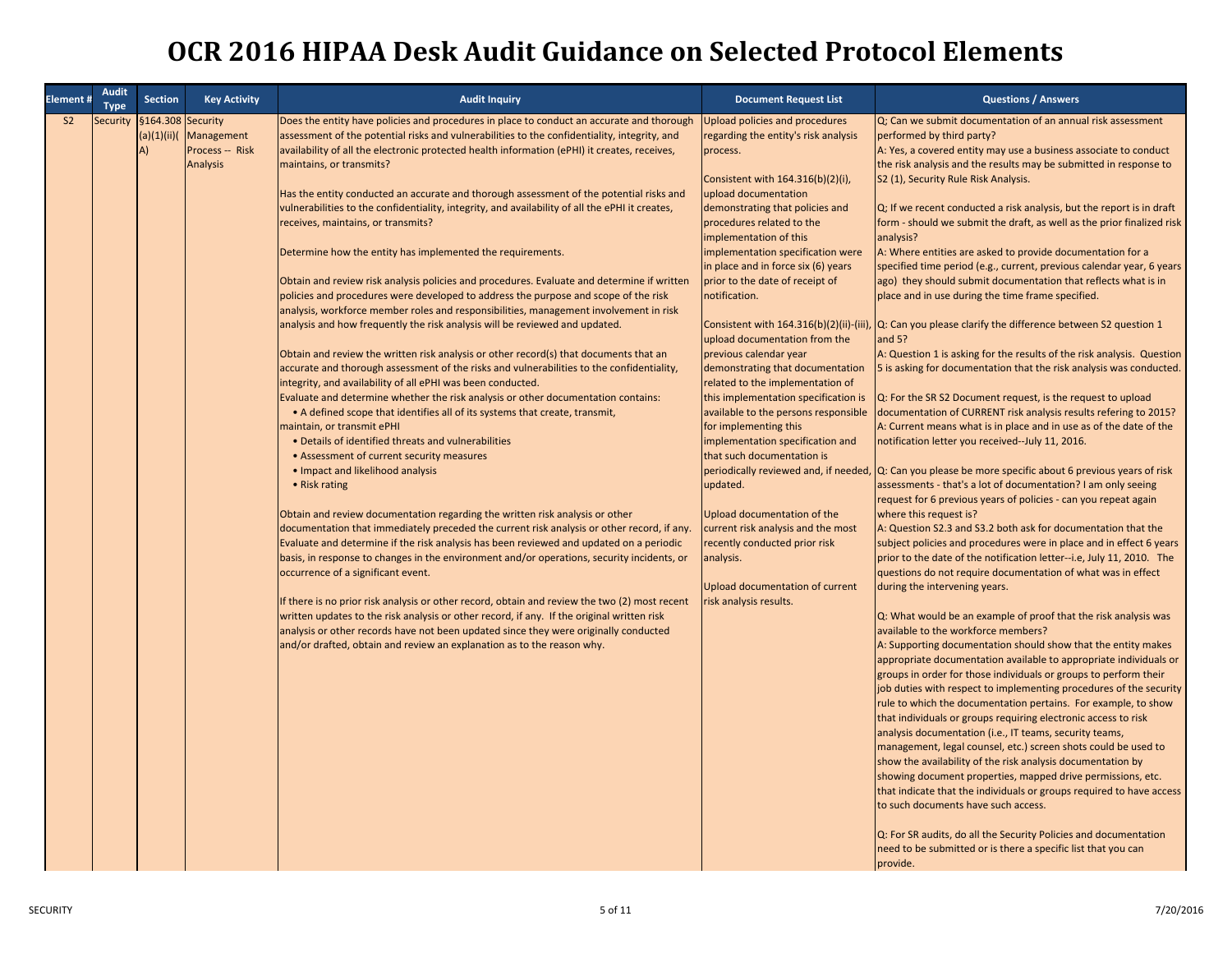| <b>Element#</b> | <b>Audit</b><br><b>Type</b> | <b>Section</b> | <b>Key Activity</b> | <b>Audit Inquiry</b> | <b>Document Request List</b> | <b>Questions / Answers</b>                                                                                                                                                                                                                                                                                                                                                                                                                                                                                                                                                                                                                                                                                                                                                                                                                                                                                                                               |
|-----------------|-----------------------------|----------------|---------------------|----------------------|------------------------------|----------------------------------------------------------------------------------------------------------------------------------------------------------------------------------------------------------------------------------------------------------------------------------------------------------------------------------------------------------------------------------------------------------------------------------------------------------------------------------------------------------------------------------------------------------------------------------------------------------------------------------------------------------------------------------------------------------------------------------------------------------------------------------------------------------------------------------------------------------------------------------------------------------------------------------------------------------|
|                 |                             |                |                     |                      |                              | A: Refer to the audit protocol for more information about the<br>audit inquiry, which may help you determine what documentation<br>to submit.                                                                                                                                                                                                                                                                                                                                                                                                                                                                                                                                                                                                                                                                                                                                                                                                            |
|                 |                             |                |                     |                      |                              | Q: Do you truly want us to upload our current risk analysis to the<br>portal? This would list vulnerabilities in our system (which we are<br>working to resolve) and they would possibly become public<br>knowledge under the FIOA?<br>A: We believe that a risk analysis submitted by a CE for the audit<br>to be covered by the following exemption from FOIA: Exemption<br>4: Trade secrets or commercial or financial information that is<br>confidential or privileged.                                                                                                                                                                                                                                                                                                                                                                                                                                                                             |
|                 |                             |                |                     |                      |                              | Q: If the most current risk analysis is not that "current", do you<br>recommend having one performed within the time frame allotted<br>and submit this? If so, do you recommend having it done<br>internally, or third party?                                                                                                                                                                                                                                                                                                                                                                                                                                                                                                                                                                                                                                                                                                                            |
|                 |                             |                |                     |                      |                              | A: No, do not create a new analysis. Current means as of July 11,<br>2016, not later.                                                                                                                                                                                                                                                                                                                                                                                                                                                                                                                                                                                                                                                                                                                                                                                                                                                                    |
|                 |                             |                |                     |                      |                              | Q: Please explain what you are looking for in S2 Number 2. Are<br>you looking for training records?<br>A: Supporting documentation should show that the entity makes<br>appropriate documentation available to appropriate individuals or<br>groups in order for those individuals or groups to perform their<br>job duties with respect to implementing procedures of the security<br>rule to which the documentation pertains. For example, to show<br>that individuals or groups requiring electronic access to risk<br>analysis documentation (i.e., IT teams, security teams,<br>management, legal counsel, etc.) screen shots could be used to<br>show the availability of the risk analysis documentation by<br>showing document properties, mapped drive permissions, etc.<br>that indicate that the individuals or groups required to have access<br>to such documents have such access. Training records are not<br>responsive to the request. |
|                 |                             |                |                     |                      |                              | Q: Would the absence of a HIPAA security risk analysis be viewed<br>as a "significant threat" to PHI potentially triggering an<br>enforcement action?<br>A: Please include in the comment field a rationale for why a risk<br>analysis will not be submitted                                                                                                                                                                                                                                                                                                                                                                                                                                                                                                                                                                                                                                                                                             |
|                 |                             |                |                     |                      |                              | Q: For clarification on Security audit, you listed 164.308 at<br>beginning of slides and then 164.316 in the sample audit -- are you<br>asking for only one area<br>A: 164.316 is the provision that requires covered entities and<br>business associates to implement reasonable and appropriate<br>policies and prcodures to implement the required safeguards (e.g.<br>for 164.308, risk analysis and risk management); to maintain<br>documentation of them for 6 years; and to review that<br>documentation periodically and update as needed.                                                                                                                                                                                                                                                                                                                                                                                                      |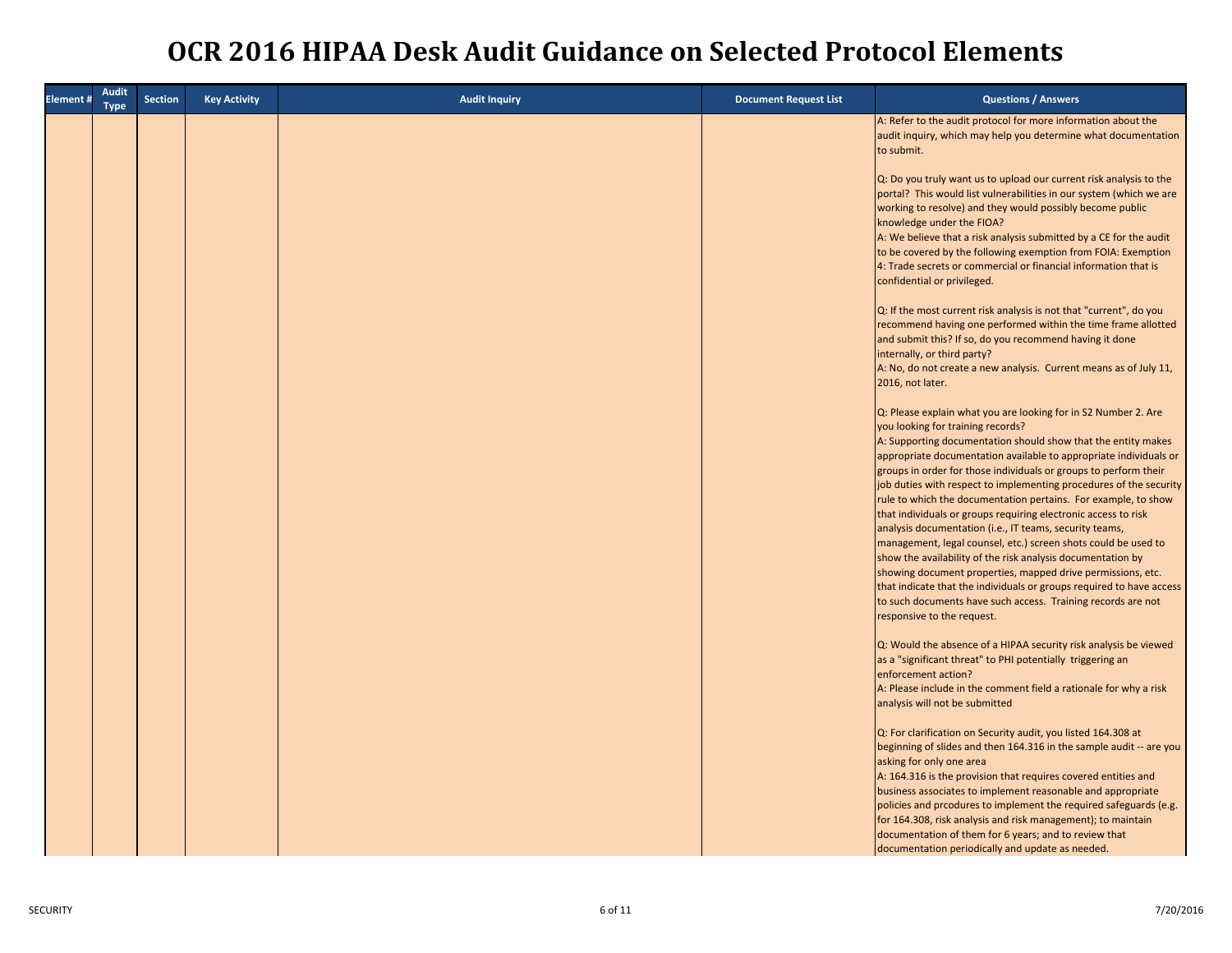| <b>Element#</b> | <b>Audit</b><br><b>Type</b> | <b>Section</b> | <b>Key Activity</b> | <b>Audit Inquiry</b> | <b>Document Request List</b> | <b>Questions / Answers</b>                                                                                                                                                                                                                                                                                                                                                                                                                                                                                                                                                                                                                                           |
|-----------------|-----------------------------|----------------|---------------------|----------------------|------------------------------|----------------------------------------------------------------------------------------------------------------------------------------------------------------------------------------------------------------------------------------------------------------------------------------------------------------------------------------------------------------------------------------------------------------------------------------------------------------------------------------------------------------------------------------------------------------------------------------------------------------------------------------------------------------------|
|                 |                             |                |                     |                      |                              | Q: Our security policies have an effective date as well as a<br>historical record of annual revisions. I assume that will suffice for<br>the six year requirement of what "was" in place?<br>A: Yes<br>Q: Since the questions seem similar in nature, we discerned that<br>the S2 questions were about the documentation of                                                                                                                                                                                                                                                                                                                                          |
|                 |                             |                |                     |                      |                              | policy/procedures, and S3 is about the "what you actually did"  is<br>this correct?<br>A: The subject of S2 is risk analysis--the conduct of an accurate and<br>thorough assessment of potential risks and vulnerabilities to the<br>confidentiality, integrity and availability of ePHI. The subject of S3<br>is the risk management plan implemented to reduce those<br>identified risks and vulnerabilities to a reasonable and appropriate<br>level. Documentation of the entity's policies and procedures is<br>required as well as documentation showing that the activities                                                                                   |
|                 |                             |                |                     |                      |                              | required by the policies and procedures have been conducted.<br>Q: If the current risk analysis is 2015, the most recenlty conducted<br>prior risk analysis is 2014?<br>A: Current means what is in place and in use as of the date of the<br>notification letter you received--July 11, 2016. The most recently<br>conducted prior risk analysis would be the one conducted prior to<br>the current one.                                                                                                                                                                                                                                                            |
|                 |                             |                |                     |                      |                              | Q: To validate S2.2, would a simple organization chart of the<br>security organization suffice? Maybe include committee minutes?<br>A: Supporting documentation should show that the entity makes<br>appropriate documentation available to appropriate individuals or<br>groups in order for those individuals or groups to perform their<br>job duties with respect to implementing procedures of the security<br>rule to which the documentation pertains. For example, to show<br>that individuals or groups requiring electronic access to risk<br>analysis documentation (i.e., IT teams, security teams,                                                      |
|                 |                             |                |                     |                      |                              | management, legal counsel, etc.) screen shots could be used to<br>show the availability of the risk analysis documentation by<br>showing document properties, mapped drive permissions, etc.<br>that indicate that the individuals or groups required to have access<br>to such documents have such access. Another example could be<br>committee meeting minutes documenting the efforts the entity<br>has in place to ensure appropriate personnel have appropriate<br>access to the documentation required to implement the<br>procedures of the security rule to which the documentation<br>pertains. To the extent that an organizational chart could assist in |
|                 |                             |                |                     |                      |                              | the identification of individuals or groups identified in the<br>supporting documentation, such organizational information<br>should also be submitted.                                                                                                                                                                                                                                                                                                                                                                                                                                                                                                              |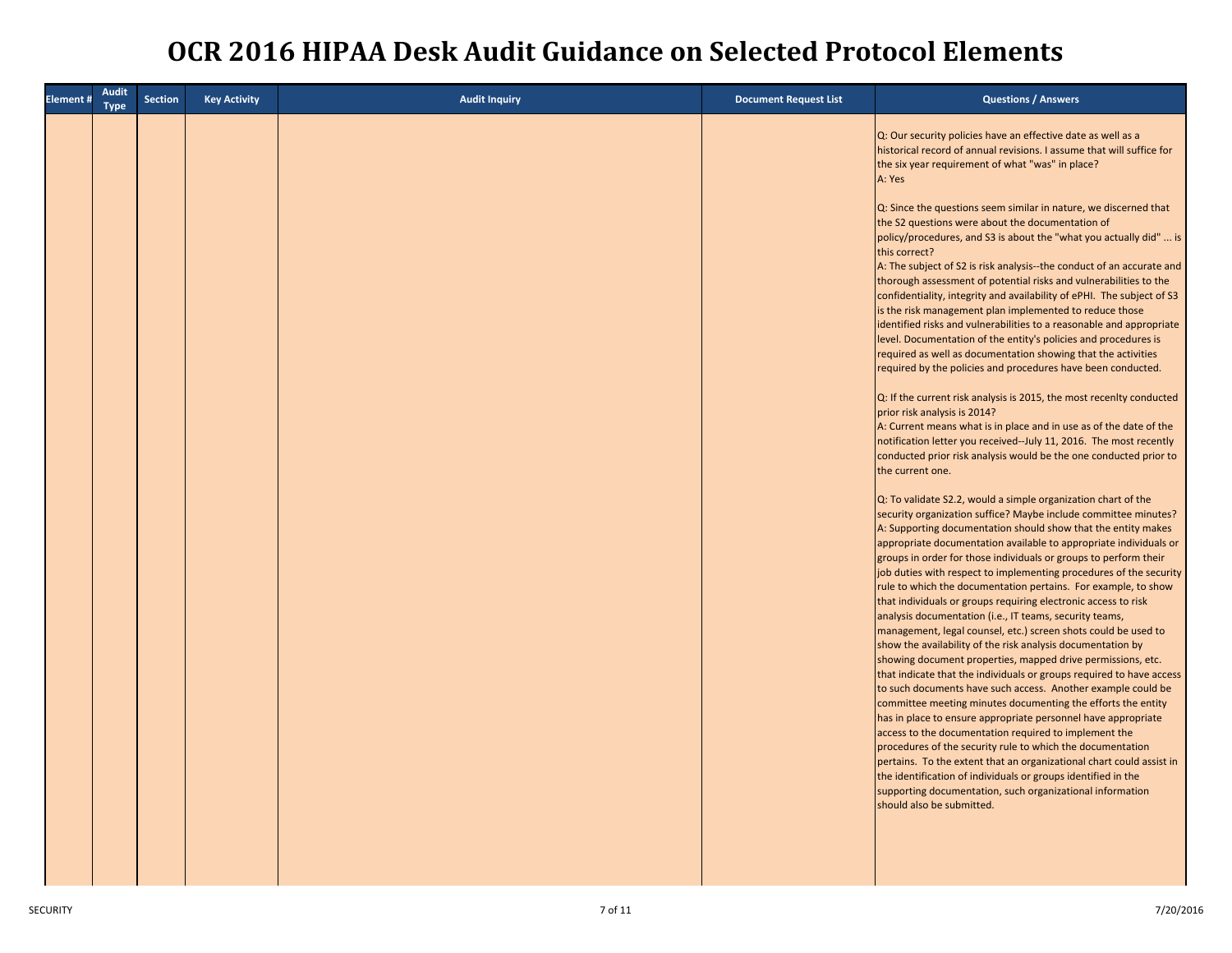| <b>Element#</b> | <b>Audit</b><br><b>Type</b> | <b>Section</b>                     | <b>Key Activity</b>                         | <b>Audit Inquiry</b>                                                                                                                                                                                                                                                                                                                                                                                                                                                                                                                                                                                                                                                                                                                                                                                                                                                                                                                                                                                                                                                                                                                                                                      | <b>Document Request List</b>                                                                                                                                                                                                                                                                                                                                                                                                                                                                                                                                                                                                                                                                                                                                                                                                                                                                                                                                                                                                                                                                                                                                                    | <b>Questions / Answers</b>                                                                                                                                                                                                                                                                                                                                                                                                                                                                                                                                                                                                                                                                                                                                                                                                                                                                                                                                                                                                                                                                                                                                                                                                                                                                                                                                                                                                                                                                                                                                                                                                                                                                                                                                                                                                                                                                                                                                                                                                                                                                                                                                                                                                                                                                                                                                                                                                                                                                                                                                                                                                                                                                                                                                                                                                                                                                     |
|-----------------|-----------------------------|------------------------------------|---------------------------------------------|-------------------------------------------------------------------------------------------------------------------------------------------------------------------------------------------------------------------------------------------------------------------------------------------------------------------------------------------------------------------------------------------------------------------------------------------------------------------------------------------------------------------------------------------------------------------------------------------------------------------------------------------------------------------------------------------------------------------------------------------------------------------------------------------------------------------------------------------------------------------------------------------------------------------------------------------------------------------------------------------------------------------------------------------------------------------------------------------------------------------------------------------------------------------------------------------|---------------------------------------------------------------------------------------------------------------------------------------------------------------------------------------------------------------------------------------------------------------------------------------------------------------------------------------------------------------------------------------------------------------------------------------------------------------------------------------------------------------------------------------------------------------------------------------------------------------------------------------------------------------------------------------------------------------------------------------------------------------------------------------------------------------------------------------------------------------------------------------------------------------------------------------------------------------------------------------------------------------------------------------------------------------------------------------------------------------------------------------------------------------------------------|------------------------------------------------------------------------------------------------------------------------------------------------------------------------------------------------------------------------------------------------------------------------------------------------------------------------------------------------------------------------------------------------------------------------------------------------------------------------------------------------------------------------------------------------------------------------------------------------------------------------------------------------------------------------------------------------------------------------------------------------------------------------------------------------------------------------------------------------------------------------------------------------------------------------------------------------------------------------------------------------------------------------------------------------------------------------------------------------------------------------------------------------------------------------------------------------------------------------------------------------------------------------------------------------------------------------------------------------------------------------------------------------------------------------------------------------------------------------------------------------------------------------------------------------------------------------------------------------------------------------------------------------------------------------------------------------------------------------------------------------------------------------------------------------------------------------------------------------------------------------------------------------------------------------------------------------------------------------------------------------------------------------------------------------------------------------------------------------------------------------------------------------------------------------------------------------------------------------------------------------------------------------------------------------------------------------------------------------------------------------------------------------------------------------------------------------------------------------------------------------------------------------------------------------------------------------------------------------------------------------------------------------------------------------------------------------------------------------------------------------------------------------------------------------------------------------------------------------------------------------------------------------|
|                 |                             |                                    |                                             |                                                                                                                                                                                                                                                                                                                                                                                                                                                                                                                                                                                                                                                                                                                                                                                                                                                                                                                                                                                                                                                                                                                                                                                           |                                                                                                                                                                                                                                                                                                                                                                                                                                                                                                                                                                                                                                                                                                                                                                                                                                                                                                                                                                                                                                                                                                                                                                                 |                                                                                                                                                                                                                                                                                                                                                                                                                                                                                                                                                                                                                                                                                                                                                                                                                                                                                                                                                                                                                                                                                                                                                                                                                                                                                                                                                                                                                                                                                                                                                                                                                                                                                                                                                                                                                                                                                                                                                                                                                                                                                                                                                                                                                                                                                                                                                                                                                                                                                                                                                                                                                                                                                                                                                                                                                                                                                                |
| S <sub>3</sub>  | Security                    | §164.308 Security<br>(a)(1)(ii)(b) | Management<br>Process -- Risk<br>Management | Does the entity have policies and procedures in place regarding a risk management process<br>sufficient to reduce risks and vulnerabilities to a reasonable and appropriate level?<br>Has the entity implemented security measures sufficient to reduce risks and vulnerabilities<br>to a reasonable and appropriate level?<br>Obtain and review policies and procedure related to risk management. Evaluate and<br>determine if the documents identify how risk will be managed, what is considered an<br>acceptable level of risk based on management approval, the frequency of reviewing<br>ongoing risks, and identify workforce members' roles in the risk management process.<br>Obtain and review documentation demonstrating the security measures implemented<br>and/or in the process of being implemented as a result of the risk analysis or assessment.<br>Evaluate and determine whether the implemented security measures appropriately<br>respond to the threats and vulnerabilities identified in the risk analysis according to the risk<br>rating and that such security measures are sufficient to mitigate or remediate identified<br>risks to an acceptable level. | Upload policies and procedures<br>related to the risk management<br>process.<br>Consistent with 164.316(b)(2)(i),<br>upload documentation<br>demonstrating that policies and<br>procedures related to the<br>implementation of this<br>implementation specification were<br>in place and in force six (6) years<br>prior to the date of receipt of<br>notification.<br>Consistent with 164.316(b)(2)(ii)-(iii)<br>upload documentation from the<br>previous calendar year<br>demonstrating that documentation<br>related to the implementation of<br>this implementation specification is<br>available to the persons responsible<br>for implementing this<br>implementation specification and<br>that such documentation is<br>periodically reviewed and, if needed,<br>updated.<br><b>Upload documentation</b><br>demonstrating the efforts used to<br>manage risks from the previous<br>calendar year.<br><b>Upload documentation</b><br>demonstrating the security<br>measures implemented to reduce<br>risks as a result of the current risk<br>analysis or assessment. (Upload<br>documentation demonstrating that<br>current and ongoing risks reviewed<br>and updated.) | Q: Some of the documentation around risk analysis and<br>management seems to apply to several of the different layers of<br>request. Should we upload to each individual question?<br>A: The questions each ask for different documentation; of existing<br>policies and procedures, or evidence that an analysis was<br>conducted or risks addressed, or the results of those actions.<br>Q: What constitutes appropriate documentation for questions that<br>relate to security measures/recommendations being given to and<br>reviewed by appropriate personnel?<br>A: Management approval of plans and/or projects to implement<br>security measures to remediate or mitigate identified risks. Such<br>approvals could take the form of management signatures on risk<br>management plans or other indicators of approval for<br>implementation and/or documentation showing approval and<br>funding of specific projects to implement security measures.<br>Q: Could you provide an example of documentation that would<br>demonstrate people had access to what they needed? This is in<br>the Security section.<br>A: Supporting documentation should show that the entity makes<br>appropriate documentation available to appropriate individuals or<br>groups in order for those individuals or groups to perform their<br>job duties with respect to implementing procedures of the security<br>rule to which the documentation pertains. For example, to show<br>that individuals or groups requiring electronic access to risk<br>analysis documentation (i.e., IT teams, security teams,<br>management, legal counsel, etc.) screen shots could be used to<br>show the availability of the risk analysis documentation by<br>showing document properties, mapped drive permissions, etc.<br>that indicate that the individuals or groups required to have access<br>to such documents have such access.<br>Q: Risk assessments are a daily ongoing process and the technical<br>controls implemented are vast. How much evidence is enough or<br>not enough? We want to make sure we strike the right balance.<br>A: The amount of evidence required to show compliance with the<br>risk analysis implementation specification is whatever amount is<br>necessary to show that an accurate and thorugh assessment of<br>potential risks and vulnerabilities to the confidentiality, integrity<br>and availability of all of the ePHI the entity creates, receives,<br>maintains or transmits has been conducted.<br>Q: The security request to provide documentation the the proper<br>people had access to the information is confusing. Can you please<br>clarify what is being request? Are you looking to see that<br>employees of a CE have access to policies? Or are you asking if the<br>authorized individuals in management are reviewing security risk<br>assessments |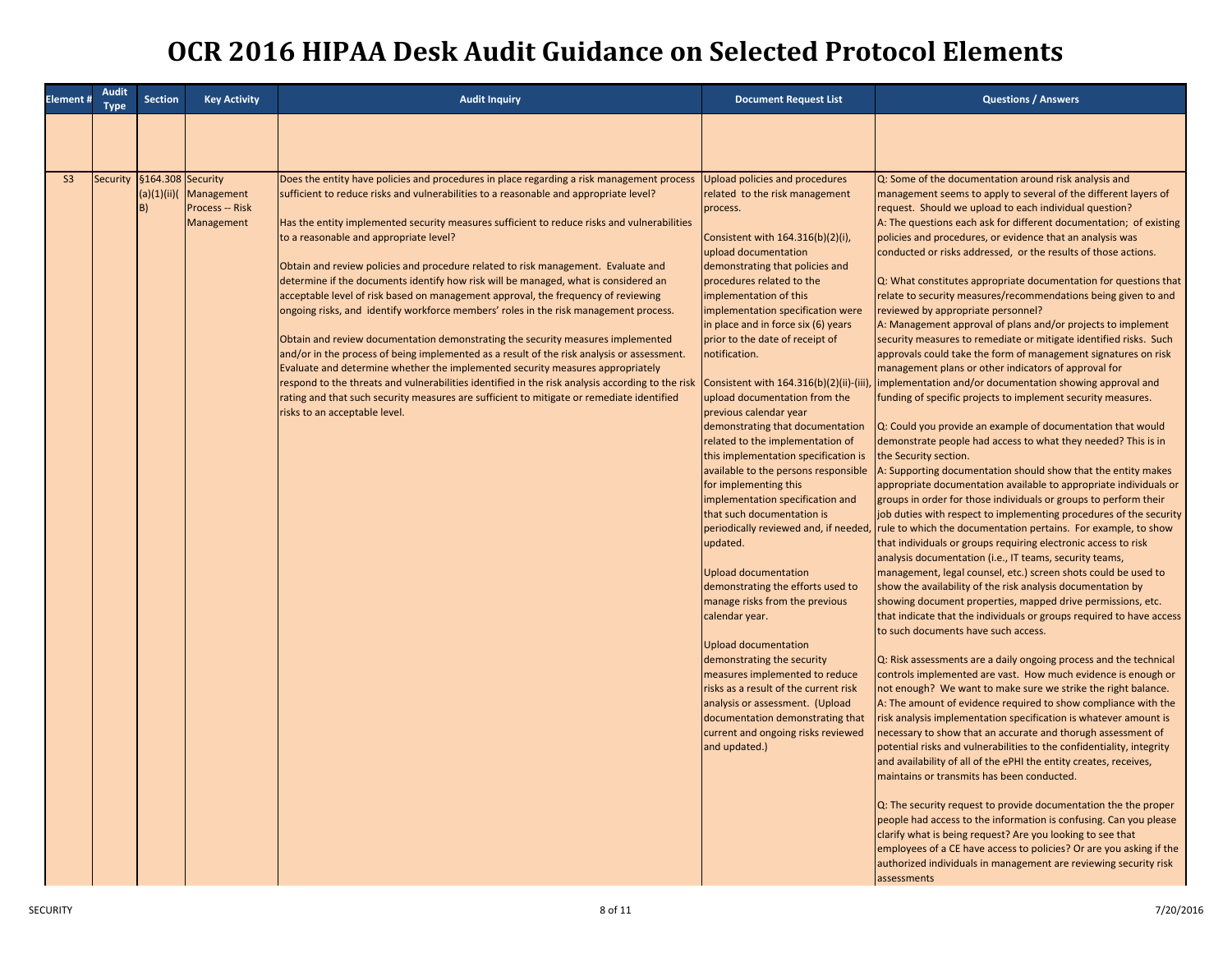| Element # | Audit<br><b>Type</b> | <b>Section</b> | <b>Key Activity</b> | <b>Audit Inquiry</b> | <b>Document Request List</b> | <b>Questions / Answers</b>                                                                                                                                                                                                                                                                                                                                                                                                                                                                                                                                                                                                                                                                                                                                                                 |
|-----------|----------------------|----------------|---------------------|----------------------|------------------------------|--------------------------------------------------------------------------------------------------------------------------------------------------------------------------------------------------------------------------------------------------------------------------------------------------------------------------------------------------------------------------------------------------------------------------------------------------------------------------------------------------------------------------------------------------------------------------------------------------------------------------------------------------------------------------------------------------------------------------------------------------------------------------------------------|
|           |                      |                |                     |                      |                              | A: Supporting documentation should show that the entity makes<br>appropriate documentation available to appropriate individuals or<br>groups in order for those individuals or groups to perform their<br>job duties with respect to implementing procedures of the security<br>rule to which the documentation pertains. For example, to show<br>that individuals or groups requiring electronic access to risk<br>analysis documentation (i.e., IT teams, security teams,<br>management, legal counsel, etc.) screen shots could be used to<br>show the availability of the risk analysis documentation by<br>showing document properties, mapped drive permissions, etc.<br>that indicate that the individuals or groups required to have access<br>to such documents have such access. |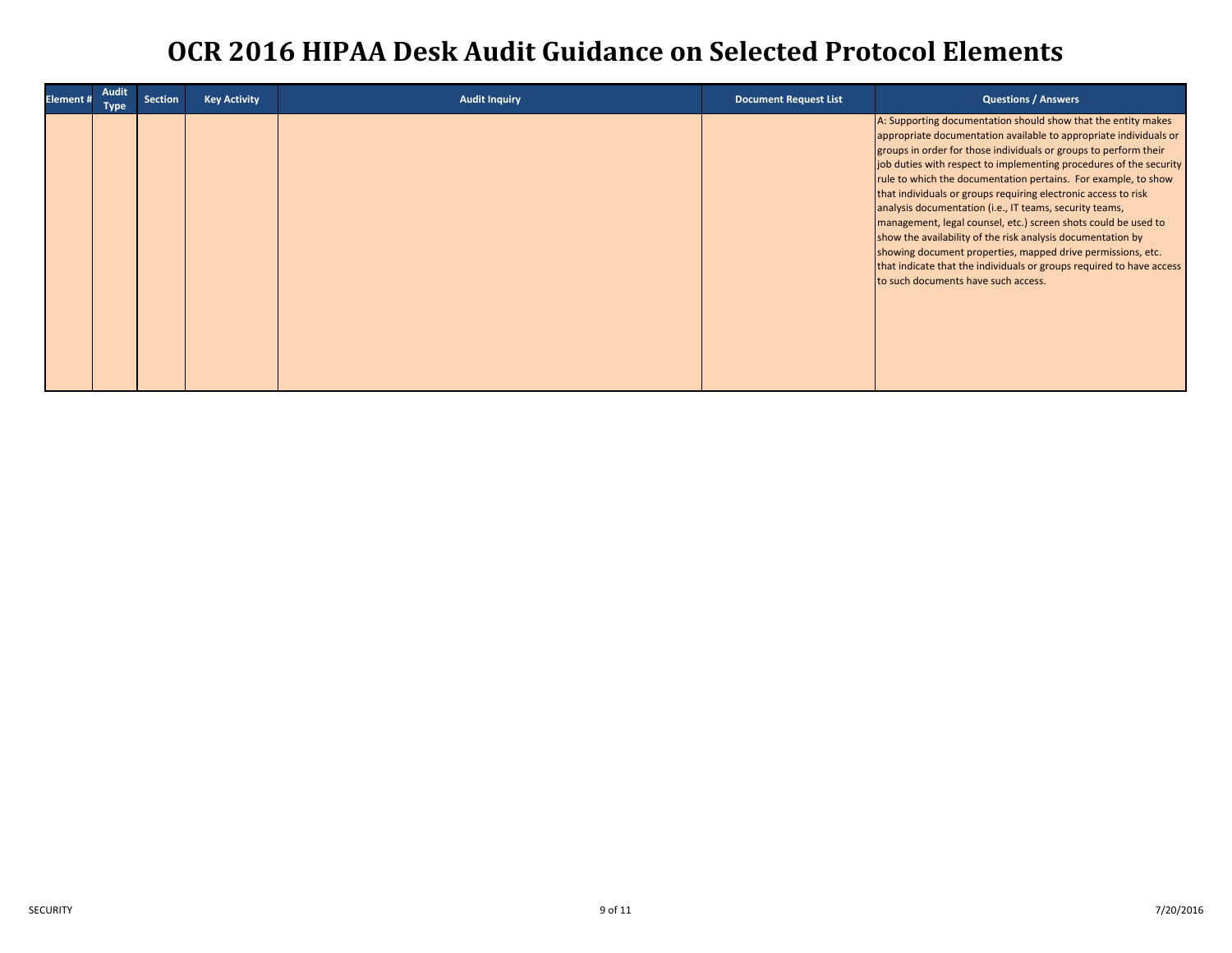| <b>Element</b> | <b>Audit</b><br><b>Type</b> | <b>Section</b> | <b>Key Activity</b>                    | <b>Audit Inquiry</b>                                                                                                                                                                                                                                                                                                                                                                                                                                                                                                                                                                                                                                                                                                                                                                                                                          | <b>Document Request List</b>                                                                                                                                                                                                                                                               | <b>Question / Answers</b>                                                                                                                                                                                                                                                                                                                                                                                                                                                                                                                                                                                                                                                                                                                                                                                                                                                                                                                                                                                                                                                                                                                                                                                                                                                                                                                                                                                                                                                                                                                                                                                                                                                                                                                                                                                                                                                                                  |
|----------------|-----------------------------|----------------|----------------------------------------|-----------------------------------------------------------------------------------------------------------------------------------------------------------------------------------------------------------------------------------------------------------------------------------------------------------------------------------------------------------------------------------------------------------------------------------------------------------------------------------------------------------------------------------------------------------------------------------------------------------------------------------------------------------------------------------------------------------------------------------------------------------------------------------------------------------------------------------------------|--------------------------------------------------------------------------------------------------------------------------------------------------------------------------------------------------------------------------------------------------------------------------------------------|------------------------------------------------------------------------------------------------------------------------------------------------------------------------------------------------------------------------------------------------------------------------------------------------------------------------------------------------------------------------------------------------------------------------------------------------------------------------------------------------------------------------------------------------------------------------------------------------------------------------------------------------------------------------------------------------------------------------------------------------------------------------------------------------------------------------------------------------------------------------------------------------------------------------------------------------------------------------------------------------------------------------------------------------------------------------------------------------------------------------------------------------------------------------------------------------------------------------------------------------------------------------------------------------------------------------------------------------------------------------------------------------------------------------------------------------------------------------------------------------------------------------------------------------------------------------------------------------------------------------------------------------------------------------------------------------------------------------------------------------------------------------------------------------------------------------------------------------------------------------------------------------------------|
| <b>BNR12</b>   | Breach                      | (b)            | §164.404 Timeliness of<br>Notification | \$164.404(b)<br>Timeliness of Notifications<br>Were individuals notified of breaches within the required time period? Inquire of<br>management.<br>[Obtain and review the policies and procedures for notifying individuals of breaches and<br>determine whether such policies and procedures are consistent with §164.404, including<br>providing notification without unreasonable delay and in no case later than within 60 days<br>of discovery of a breach.]--Not included in current audit<br>Obtain and review a list of breaches, if any, in the specified period and documentation<br>indicating the date individuals were notified, the date the covered entity discovered the<br>breach, and the reason, if any, for delay in notification to determine whether all individuals<br>were notified consistent with §164.404(a), (b). | Upload documentation of five<br>breach incidents for the previous<br>calendar affecting fewer than 500<br>individuals, documenting the date<br>individuals were notified, the date<br>the covered entity discovered the<br>breach, and the reason, if any, for a<br>delay in notification. | Q; Under BNR13 Content Notification, you ask for an upload of a<br>written notice sent to affected individuals. If we do not have a<br>breach incident affecting over 500 individuals, should we identify<br>this as not applicable or provide you with a letter from a notice of<br>breach under 500?<br>A: If the entity has not reported a breach involving 500 or more<br>individuals in the specified time period, the entity should search<br>for and provide the evidence from breaches in previous time<br>periods until the requested number of events is reached. If the<br>entity has reported in total fewer than 5 breaches involving 500 or<br>more individuals, the entity may attest to it using the comment<br>field.<br>Q; If we do not have the number of incidents requested and have<br>to go back, do we need to provide the ones that are within the<br>time frame requested in addtion to the ones in the previous time<br>frame not requested?<br>A: Yes. If you do not have documentation of the full number of<br>events in the specified time interval, search back and include<br>additional events in previous time intervals until you are able to<br>compile the specified number. If you have not experienced the<br>total number of requested events, be sure to attest to that in your<br>submission.<br>Q: BNR12: Can we enter this information into an Excel<br>spreadsheet? Or do you need the documentation for each data<br>element?<br>A: A spreadsheet would be helpful, but all the specific<br>documentation requests must be met--which likely will require<br>additional documentation.<br>Q: we had a incident in December but once the audit was<br>concluded we reported in January 2016. can we count that for<br>2015?<br>A: You may reach your own determination of what to include in<br>documentation "for the previous calendar year" (i.e., 2015). |